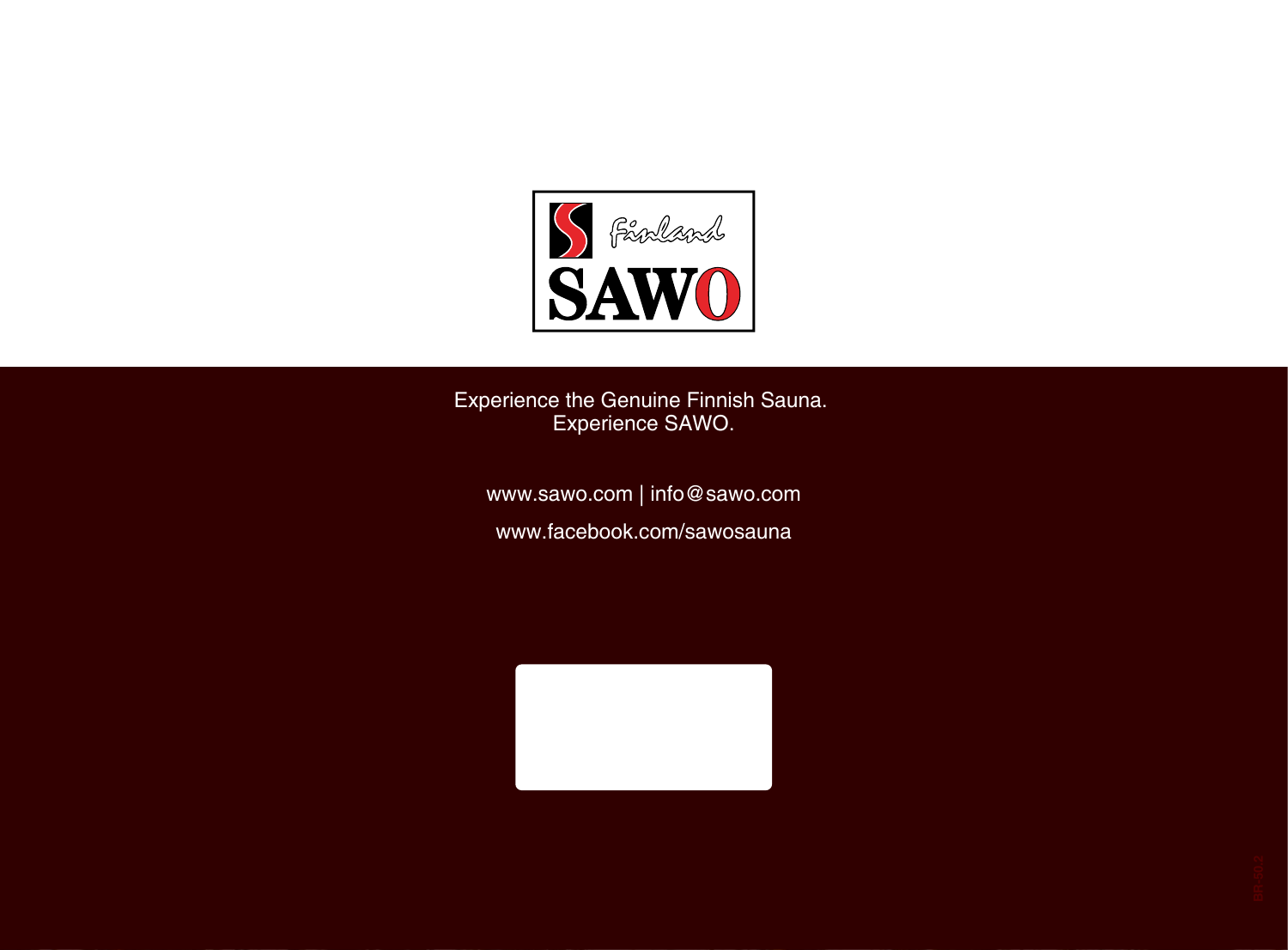# I J

# Fraland **SA**



**ACCESSORIES**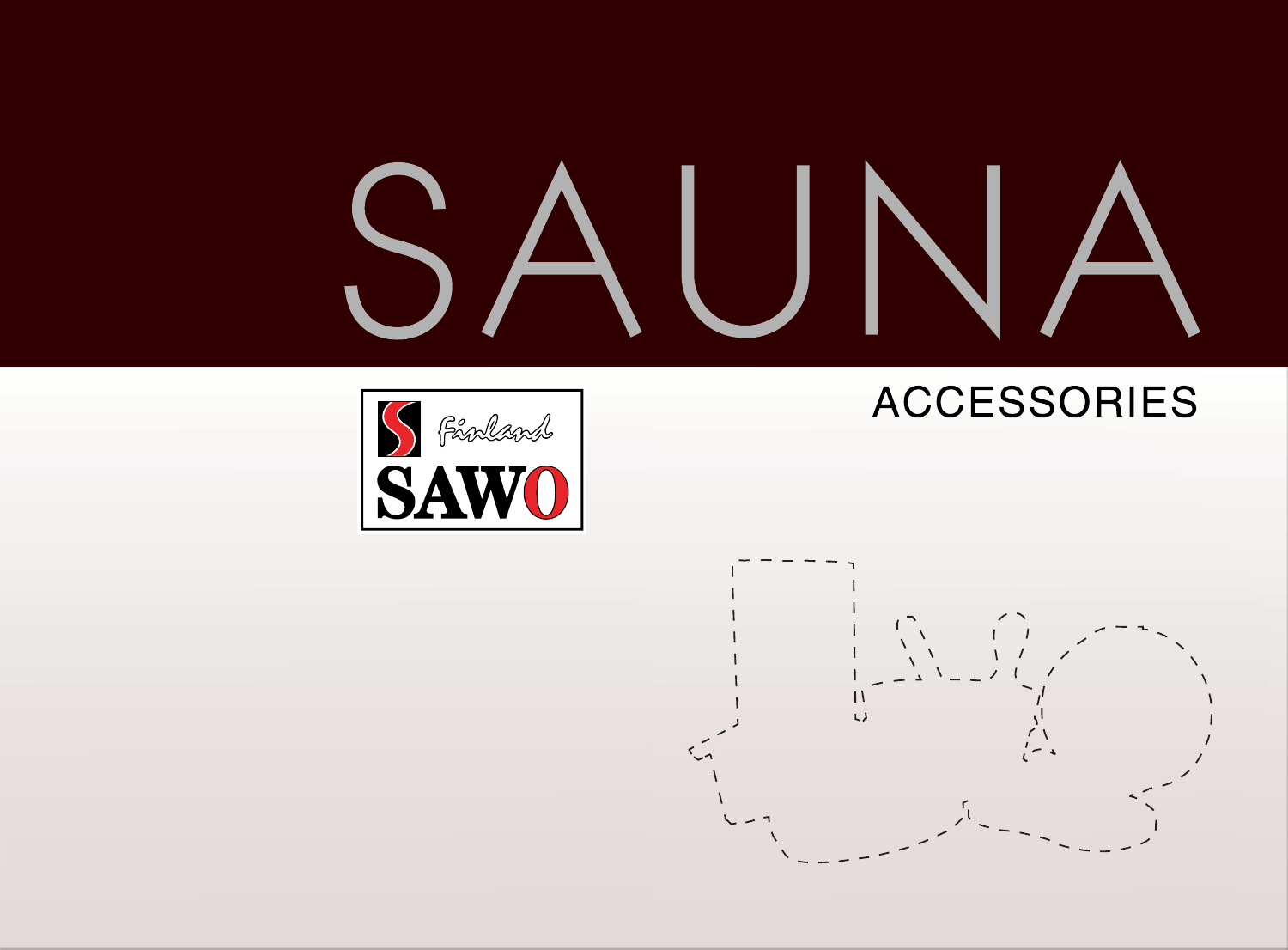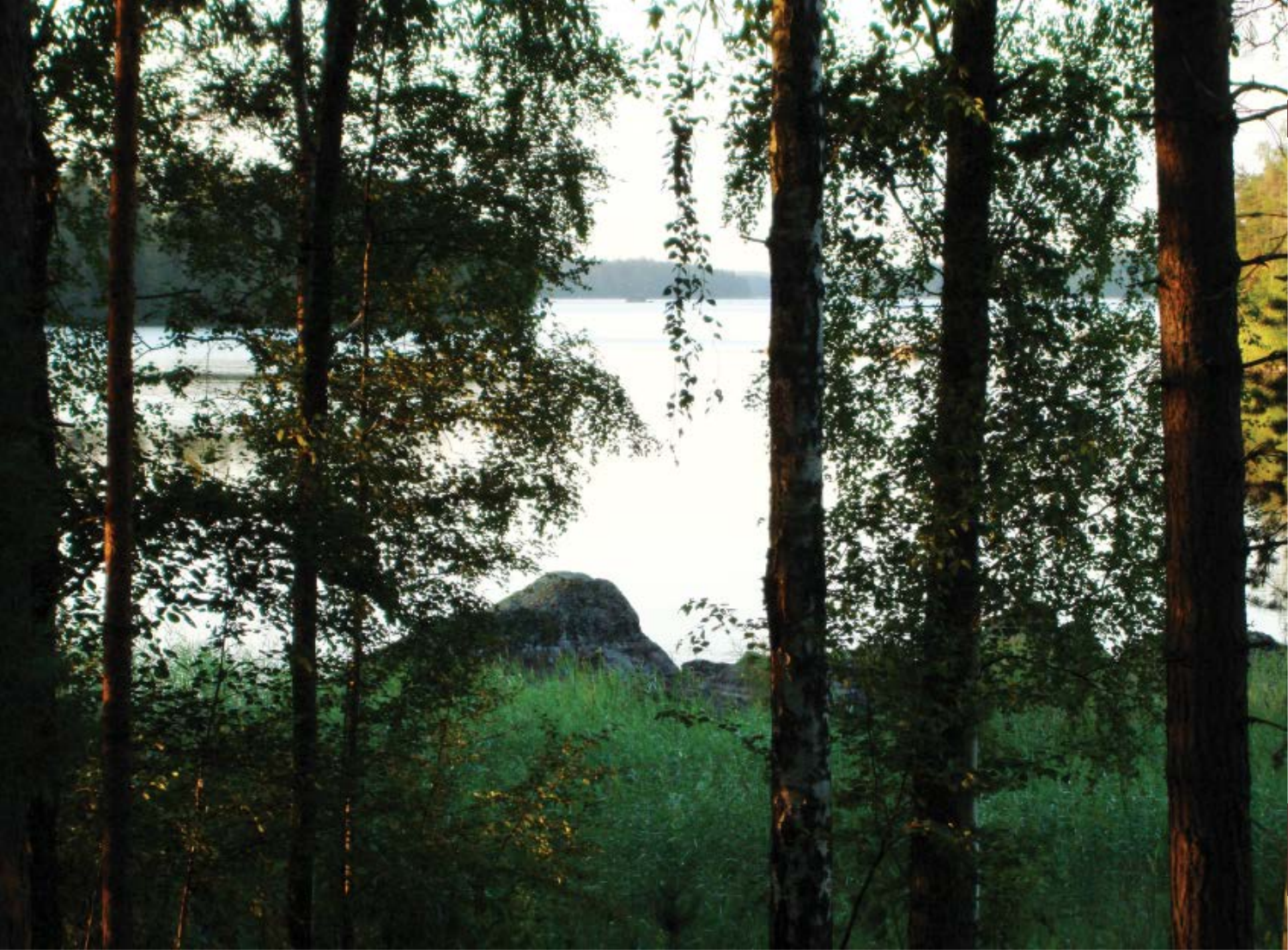## Miscellaneous Items

**• CEDAR | D • ASPEN | A • PINE | P • STONE | R**



code: **581-P** size: **Ø 80mm** wood: **Cedar** | **Aspen** | **Pine Bottle Opener**



code: **620-A** size: **215 x 170mm** wood: **Cedar** | **Aspen** | **Pine Ventilation Louver**



code: **631-D** size: **Ø 145mm** wood: **Cedar** | **Aspen** | **Pine** ducting **100mm** hole: **Ventilation Louver**



**Ventilation Louver 634-D** code: **Ø 170mm** size: **Cedar** | **Aspen** | **Pine** wood: **100mm** ducting hole:



code: **950-A** size: **150 x 80mm** wood: **Cedar** | **Aspen** | **Pine Sauna Signage**



code: **970-D** size: **235 x 355mm** wood: **Cedar** | **Aspen** | **Pine Loud Speaker**



code: **R-990** size: **20kg Sauna Stones**



code: **R-992** size: **32pcs. Decorative Stones**



code: **991** size: **360 x 290mm Gift Box**



code: **SP02-900** size: **24000mm Large Moisture Paper**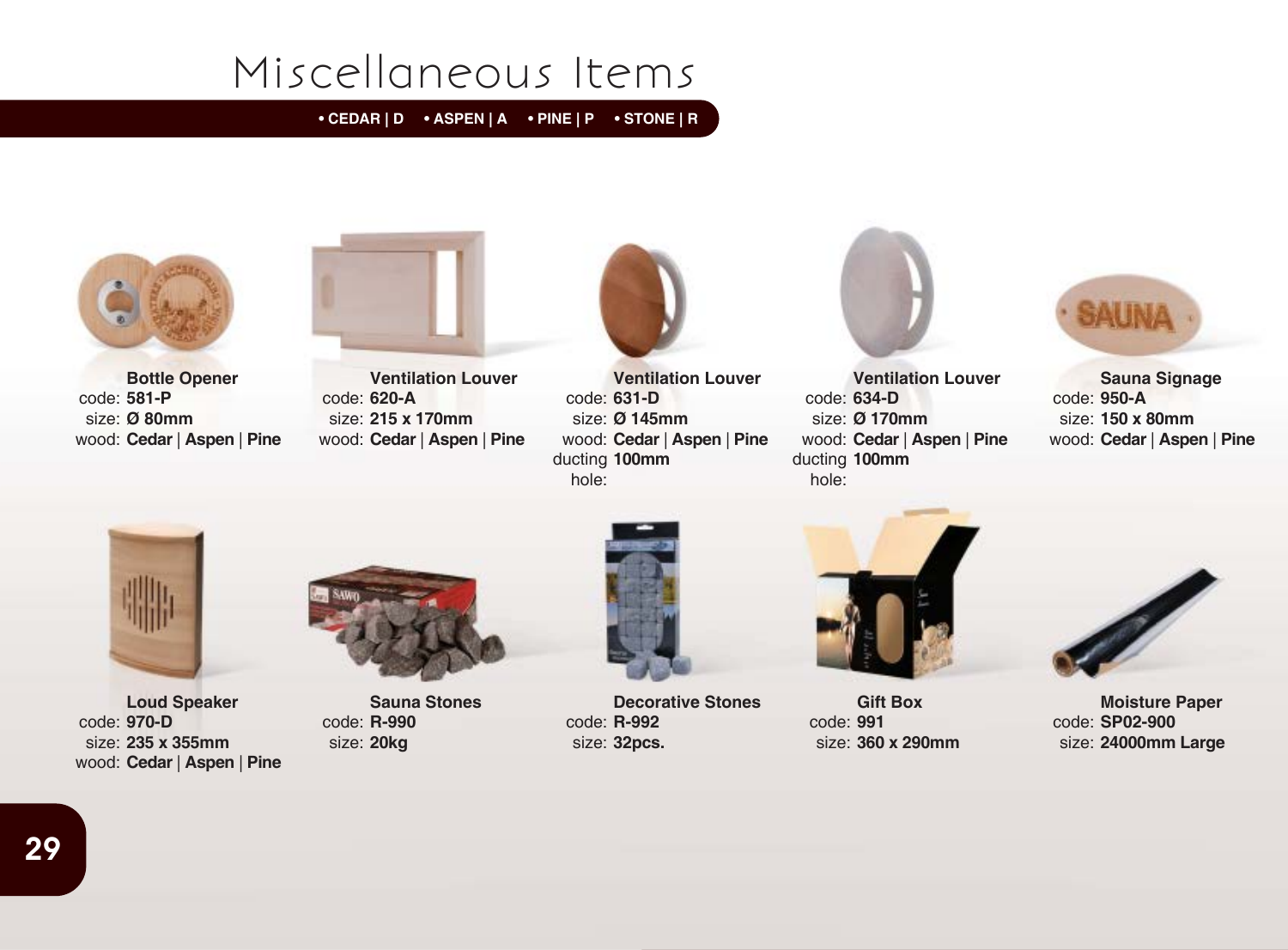### Floor Mats & Benches

**• CEDAR | D • ASPEN | A • PINE | P**



code: **590-D** size: **430 x 510mm** wood: **Cedar** | **Aspen**



code: **591-D** size: **860 x 510mm** wood: **Cedar** | **Aspen**



code: **595-D-CNR** size: **390 x 115mm** wood: **Cedar** | **Aspen**



code: **595-D-SID** size: **285 x 115mm** wood: **Cedar** | **Aspen**



code: **595-D-BLK** size: **285 x 285mm** wood: **Cedar** | **Aspen**



code: **520-D** size: **534 x 430 x 400mm** wood: **Cedar**



code: **521-D** size: **870 x 430 x 400mm** wood: **Cedar**



code: **522-D** size: **870 x 500 x 500mm** wood: **Cedar**



code: **523-D** size: **1200 x 500 x 500mm** wood: **Cedar**



code: **524-D** size: **535 x 780 x 850mm** wood: **Cedar** | **Aspen** | **Pine**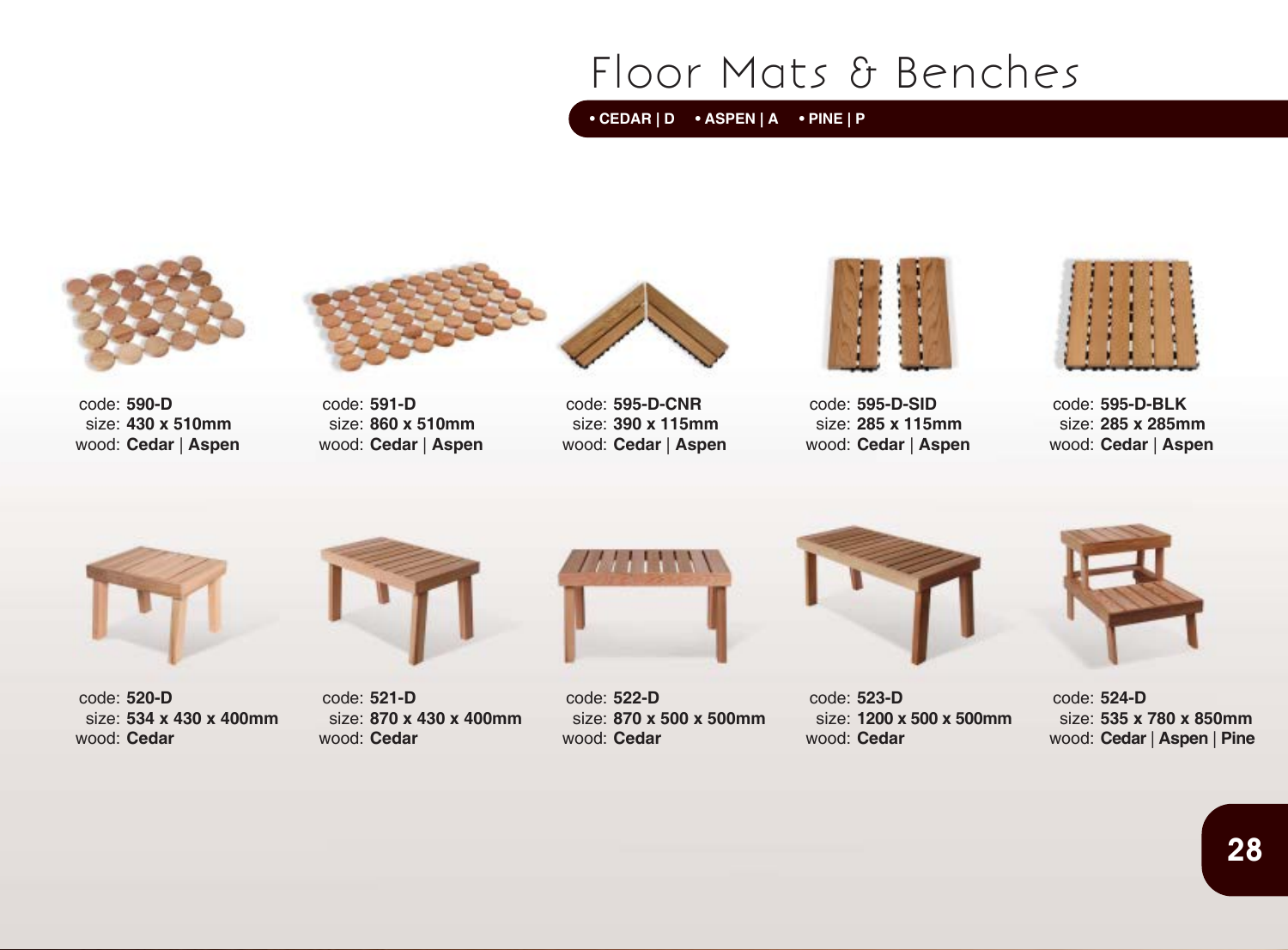# Sauna Accessories

**The eloquent beauty of a sauna is found on the small details that encompasses it as whole – the sauna accessories.**

Surprise yourself with our splendid array of sauna accessories! They come in different use, shapes and materials. SAWO has created timeless sauna items that make your sauna experience more pleasurable and memorable.

Have your sauna accessories in Cedar, Aspen and Pine woods - with metal or stone accents.

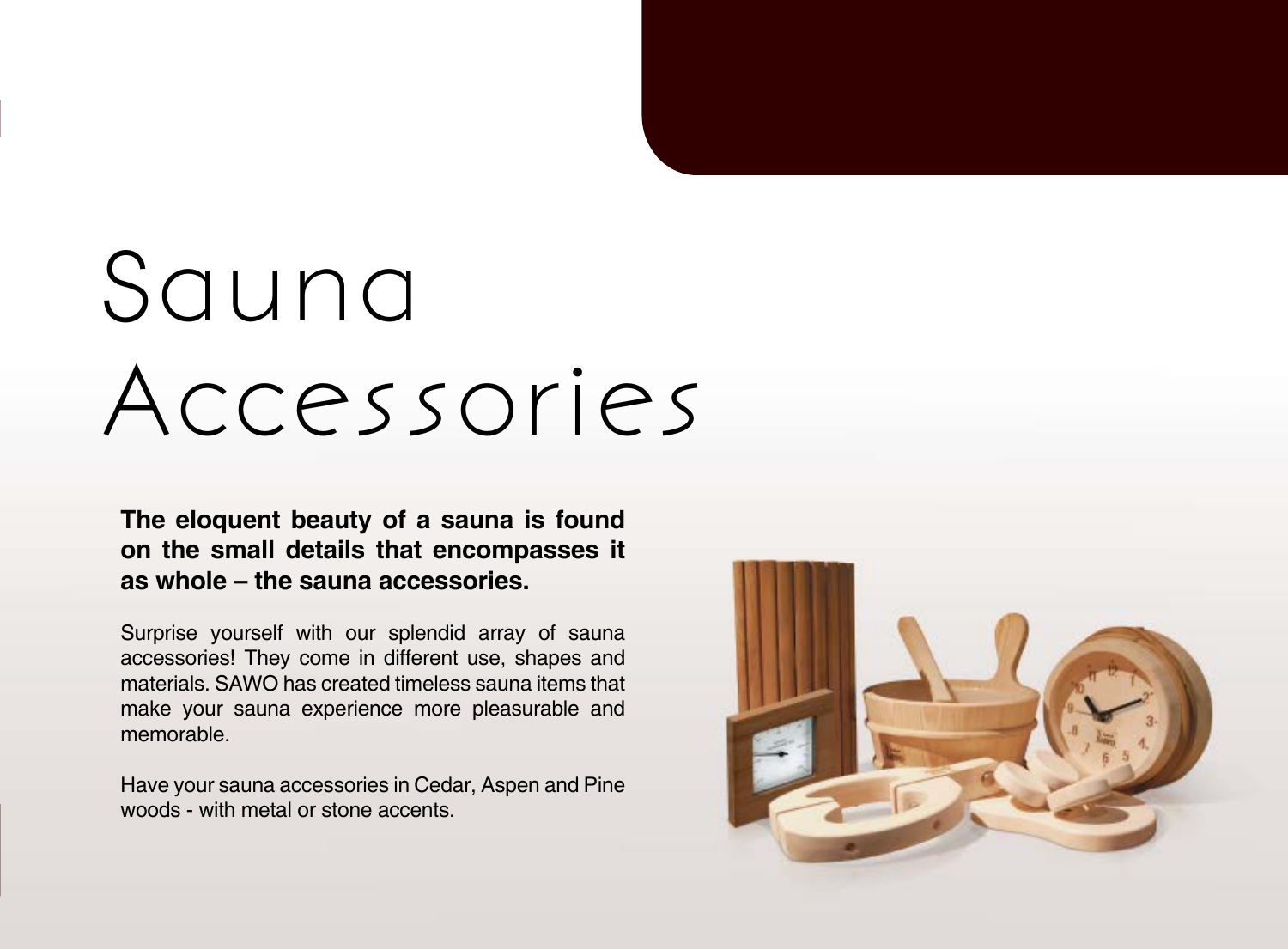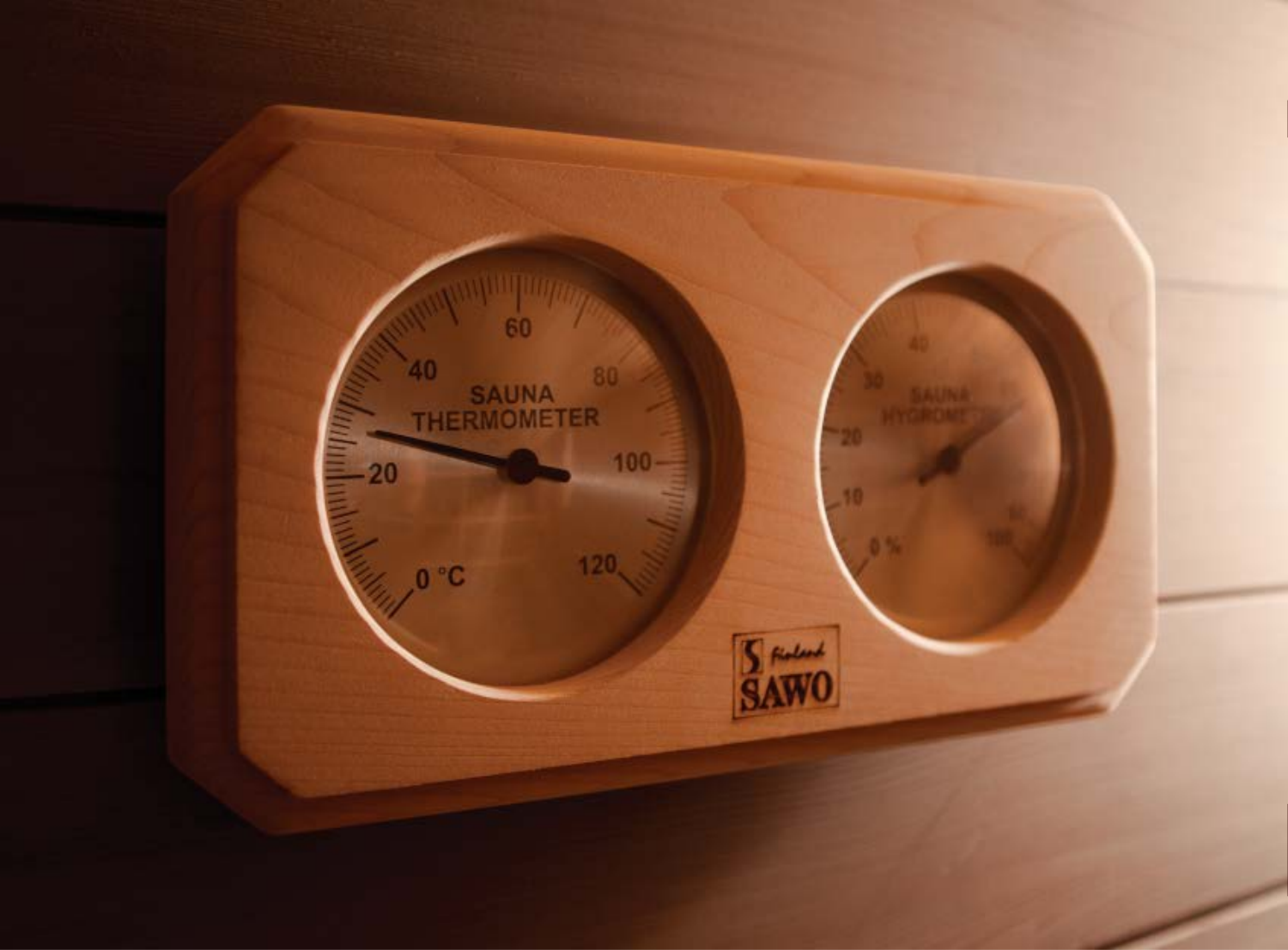### Head Rest & Hangers

**• CEDAR | D • ASPEN | A • PINE | P • NATURAL | N**



code: **510-P** size: **370 x 295mm** wood: **Cedar** | **Aspen** | **Pine**



code: **511-A** size: **370 x 295mm** wood: **Cedar** | **Aspen** | **Pine**



code: **512-D** size: **180 x 230mm** wood: **Cedar** | **Aspen** | **Pine**



code: **513-A** size: **190 x 480mm** wood: **Cedar** | **Aspen** | **Pine**



code: **515-D** size: **190 x 480mm** wood: **Cedar** | **Aspen**



code: **514-D** size: **346 x 888mm** wood: **Cedar** | **Aspen**



code: **516-P** size: **396 x 515mm** wood: **Cedar** | **Aspen** | **Pine**



code: **582-P** size: **42 x 240mm** wood: **Cedar** | **Aspen** | **Pine**



code: **583-A** size: **42 x 440mm** wood: **Cedar** | **Aspen** | **Pine**



code: **586-P** size: **42 x 340mm** wood: **Cedar** | **Aspen** | **Pine**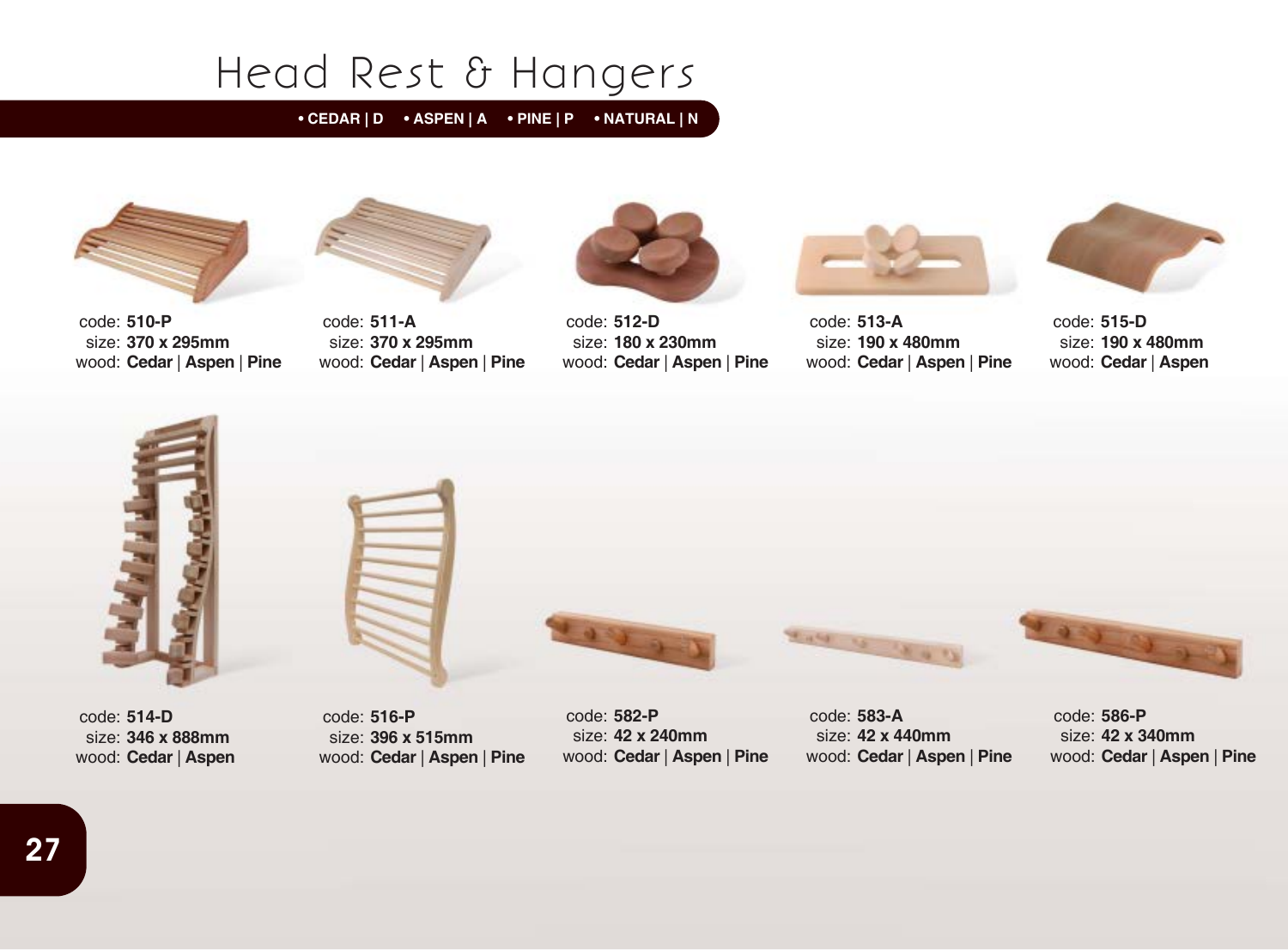

# Miscellaneous Sauna Items

**With Sawo's complementary sauna items, you can enhance your sauna experience. Get to know with our list of fascinating items.**

For example, the headrests are perfect with helping you relax when laying down by providing full comfort. Or floor mats that do not only look good but are very easy and convenient to install.

Different sauna benches are also available as extra step inside your sauna or have it placed outside the sauna to sit while cooling down.

The all-important sauna stones from Finland are packed as 20kg per box. These stones are tested to last long and can store more heat. Look only for genuine SAWO sauna stones.

**Bottle Opener** code: **581-P** size: **Ø 80mm** wood: **Cedar** | **Aspen** | **Pine**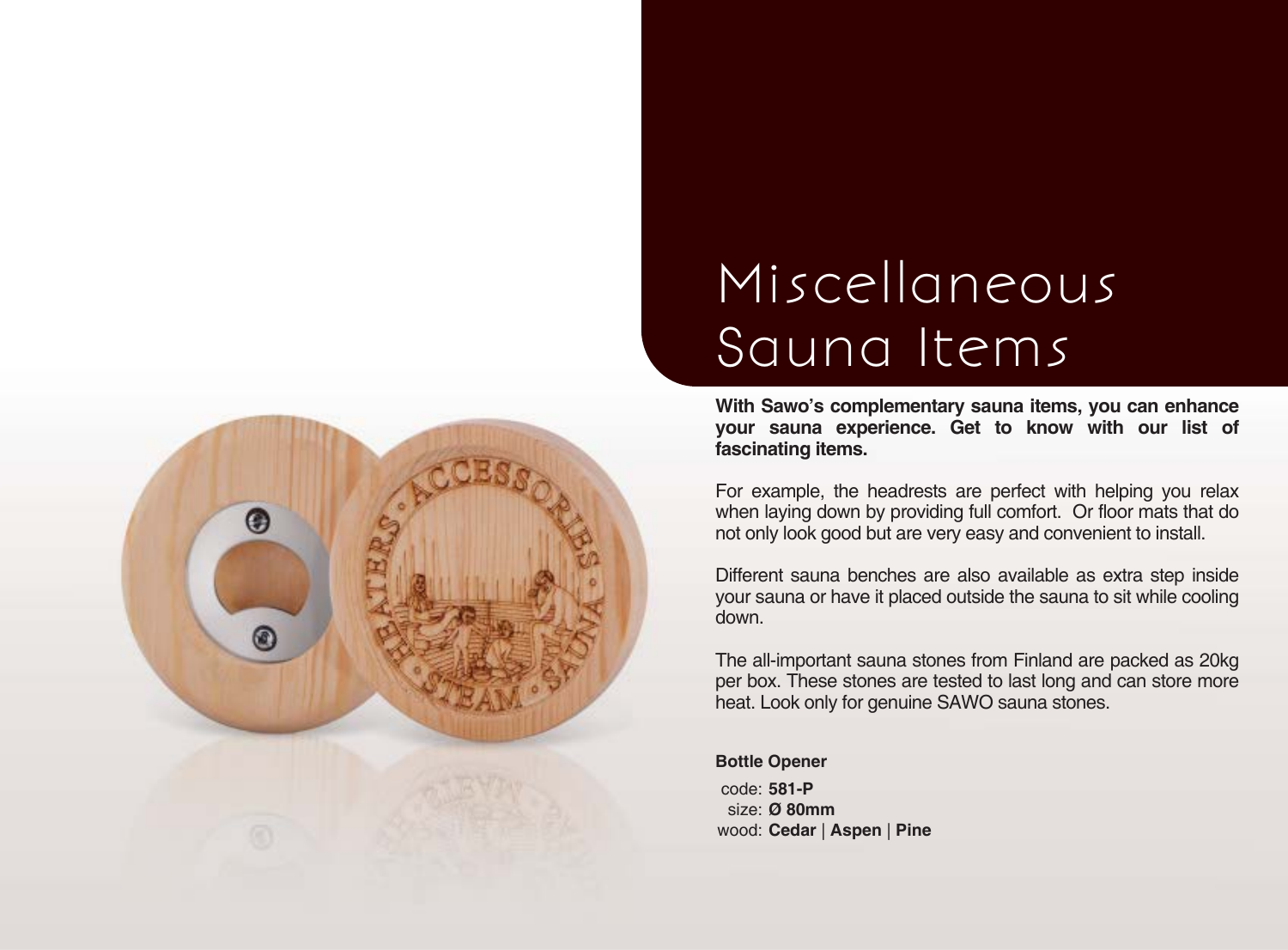

# Thermometers & Hygrometers

**Determine the play of the warm and moist atmosphere inside your sauna room with SAWO meters.**

Thermometers and Hygrometers come in different shapes to best compliment your sauna rooms. They can be a combination of thermometer and hygrometer or a separate module. Meters are made of Cedar, Aspen, Pine wood and Soapstone or with decoration of metal or stone.

**Thermometer or Hygrometer Box**

code: **223-TD** size: **140 x 140mm** wood: **Cedar** | **Aspen** | **Pine**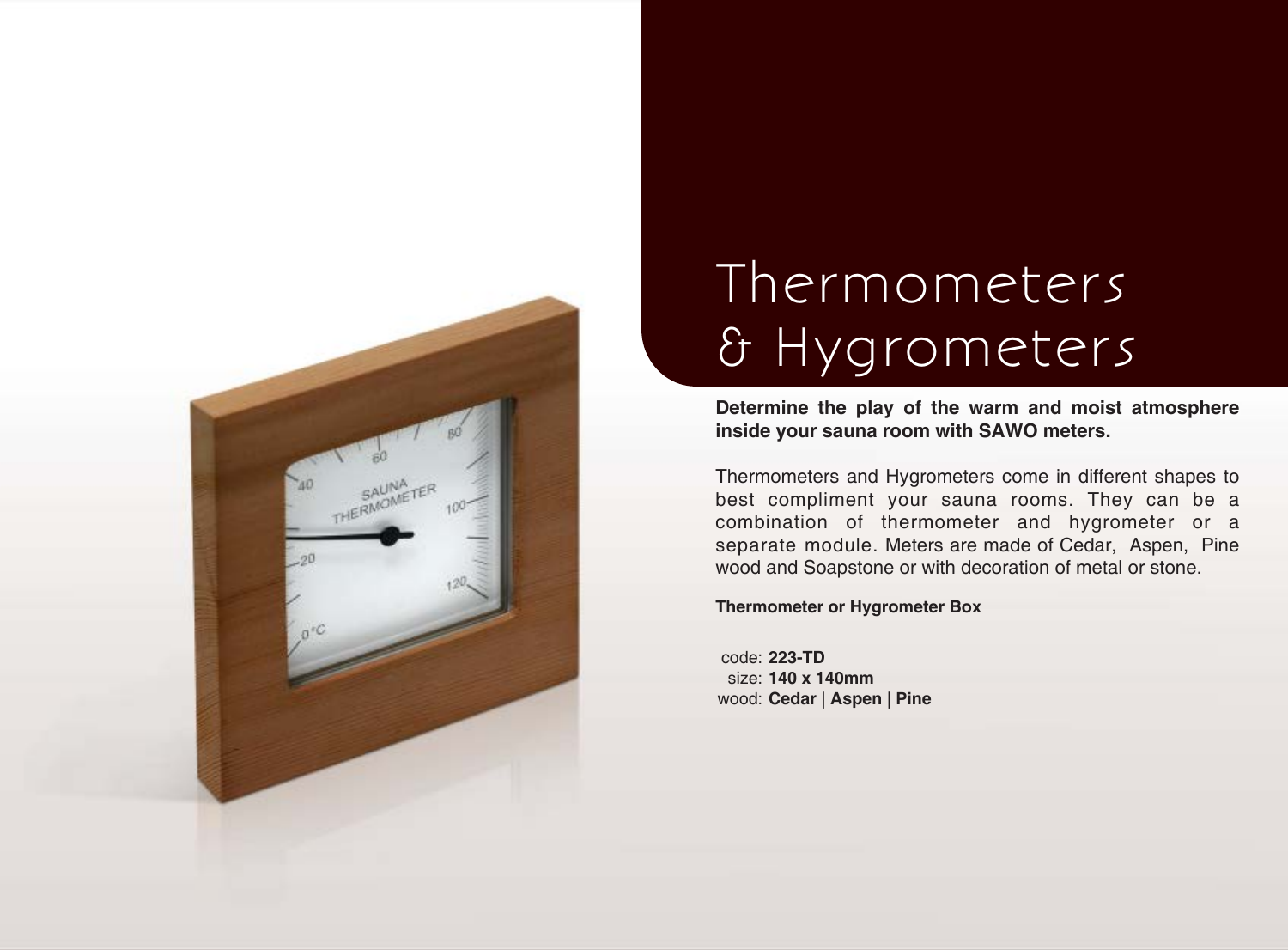# Circles

**• CEDAR | D • ASPEN | A • PINE | P • STONE | R**



code: **90-TBA** size: **Ø 100mm** wood: **Cedar** | **Aspen** | **Pine**



code: **100-TBA** size: **Ø 100mm** wood: **Cedar** | **Aspen** | **Pine**



code: **102-HP** size: **Ø 100 x T 19mm** wood: **Cedar** | **Aspen** | **Pine**



code: **175-TA** size: **Ø 230 x T 40mm** wood: **Cedar** | **Aspen** | **Pine**



code: **230-TP** size: **Ø 135 x T 30mm** wood: **Cedar** | **Aspen** | **Pine**



code: **290-TR** size: **Ø 110mm** stone: **Soapstone**



code: **231-THD** size: **Ø 185 x T 30mm** wood: **Cedar** | **Aspen** | **Pine**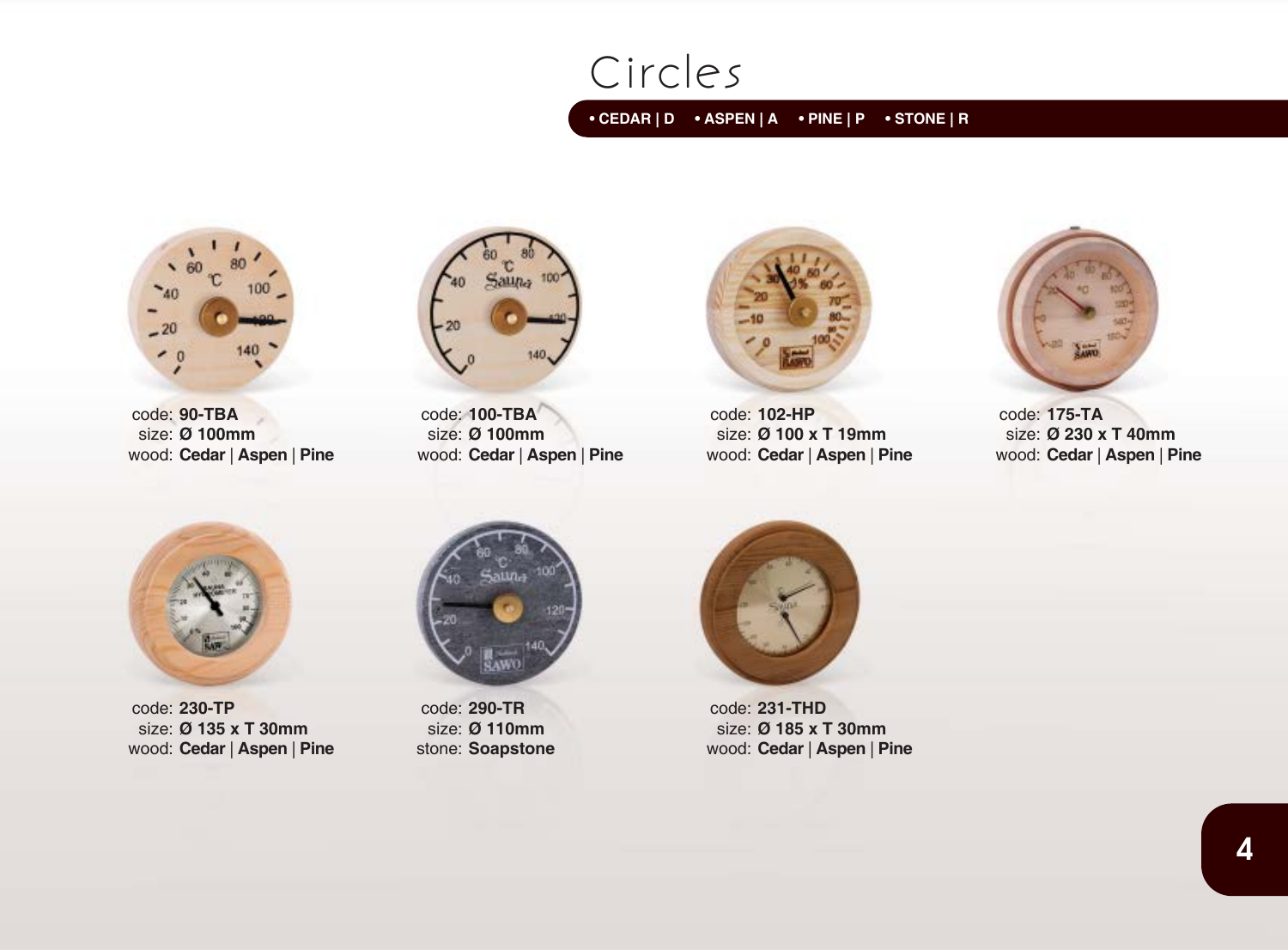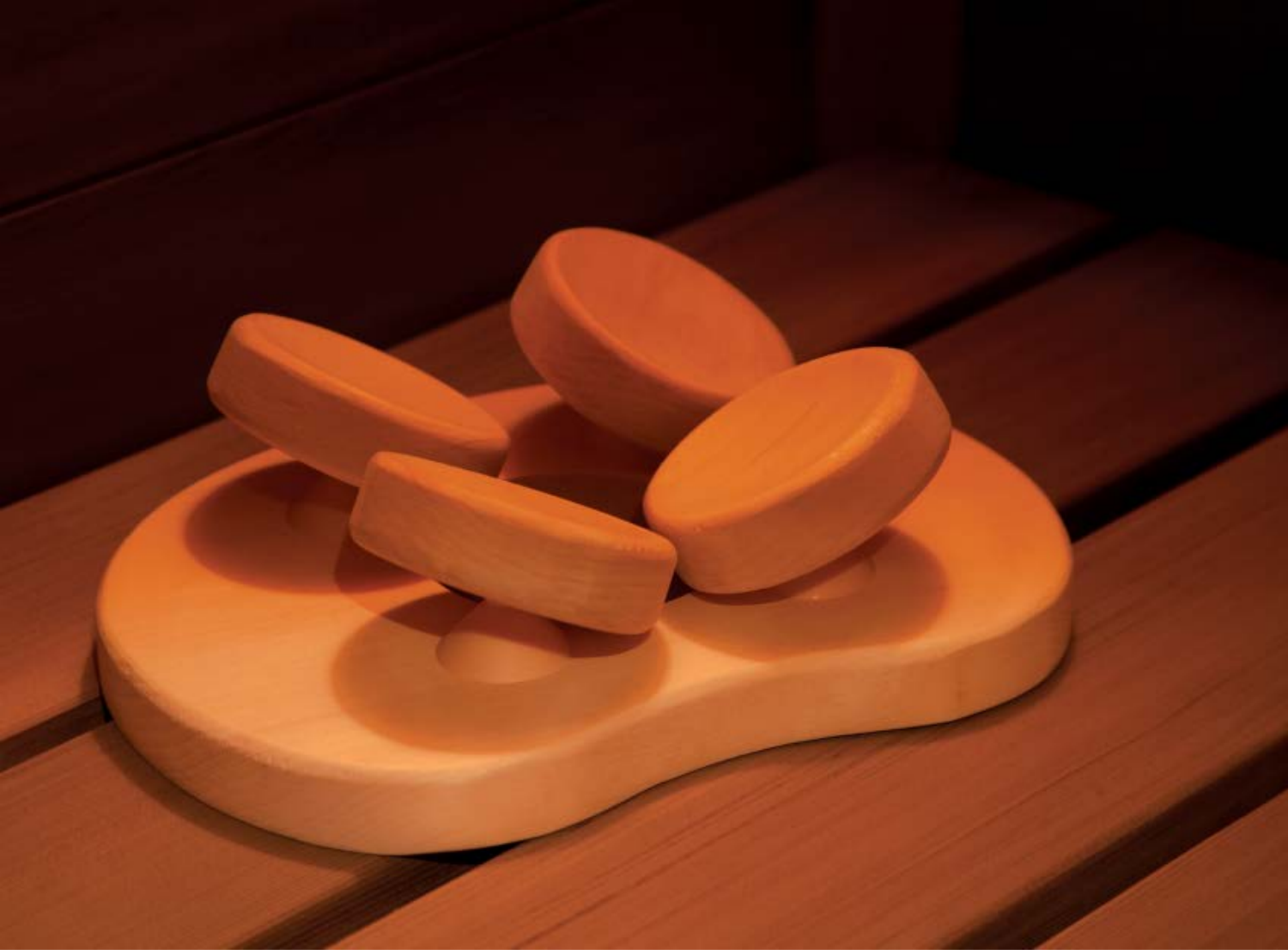# Sauna Lights & Light Covers

**• CEDAR | D • ASPEN | A • PINE | P**





code: **910-SA** size: **250 x 75mm** wood: **Cedar** | **Aspen** | **Pine**

code: **911-LA** size: **250 x 135mm** wood: **Cedar** | **Aspen** | **Pine**



code: **914-VD** size: **150 x 110mm** wood: **Cedar** | **Aspen** | **Pine**



code: **915-VD** size: **207 x 280mm** wood: **Cedar** | **Aspen** | **Pine**



code: **917-A** size: **207 x 280mm** wood: **Cedar** | **Aspen**



code: **820** size: **135 x 75mm**



code: **821** size: **195 x 110mm**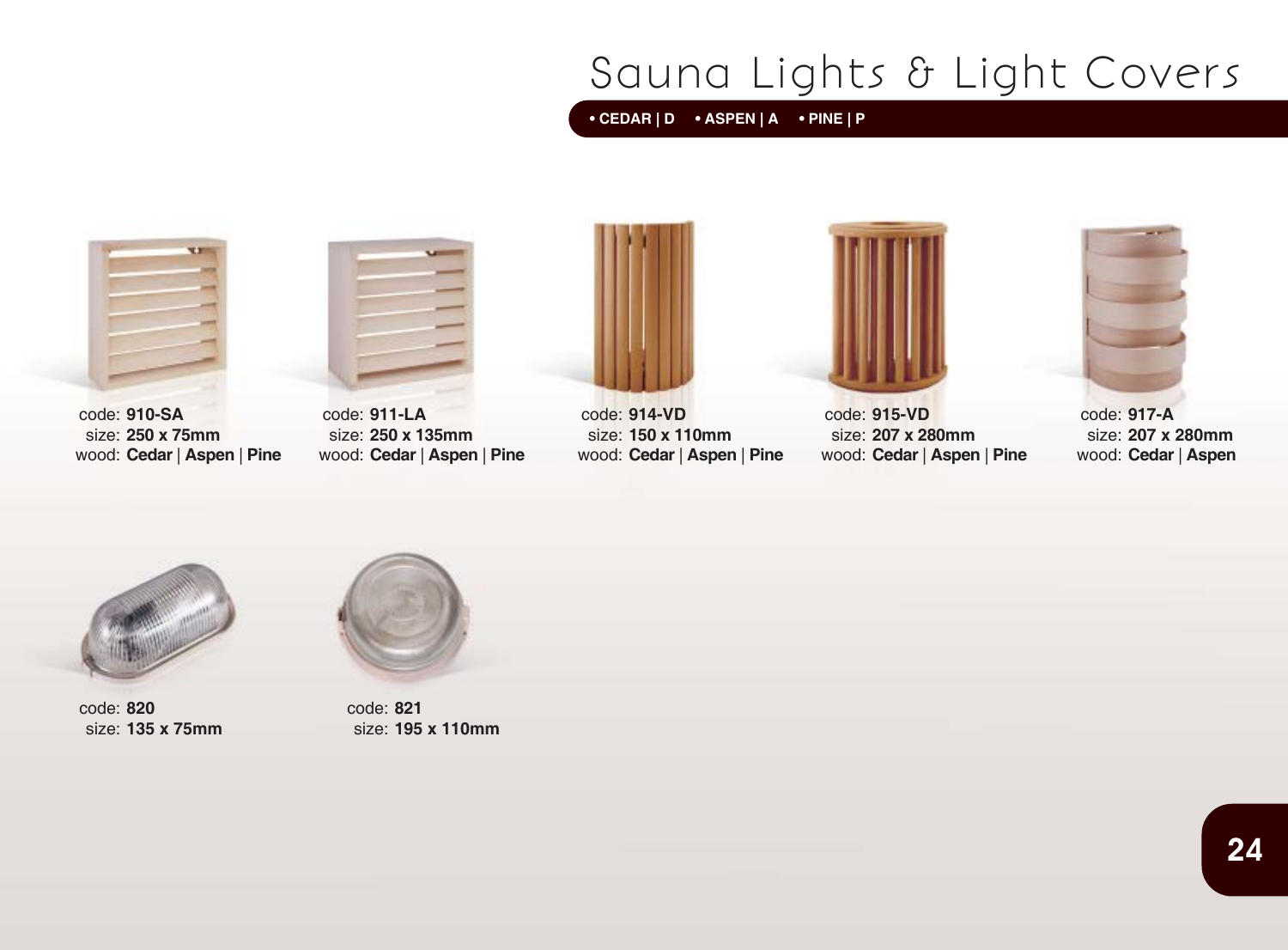### Cottages

**• CEDAR | D • ASPEN | A • PINE | P • NATURAL | N**



code: **125-TP** size: **180 x 110mm** wood: **Cedar** | **Aspen** | **Pine**



code: **145-TBP** size: **230 x 120mm** wood: **Cedar** | **Aspen** | **Pine**



code: **145-TA** size: **230 x 120mm** wood: **Cedar** | **Aspen** | **Pine**



code: **115-TD** size: **160 x 185mm** wood: **Cedar** | **Aspen** | **Pine**



code: **116-THA** size: **160 x 225mm** wood: **Cedar** | **Aspen** | **Pine**



code: **126-THP** size: **180 x 200mm** wood: **Cedar** | **Aspen** | **Pine**



code: **135-TBA** size: **180 x 135mm** wood: **Cedar** | **Aspen** | **Pine**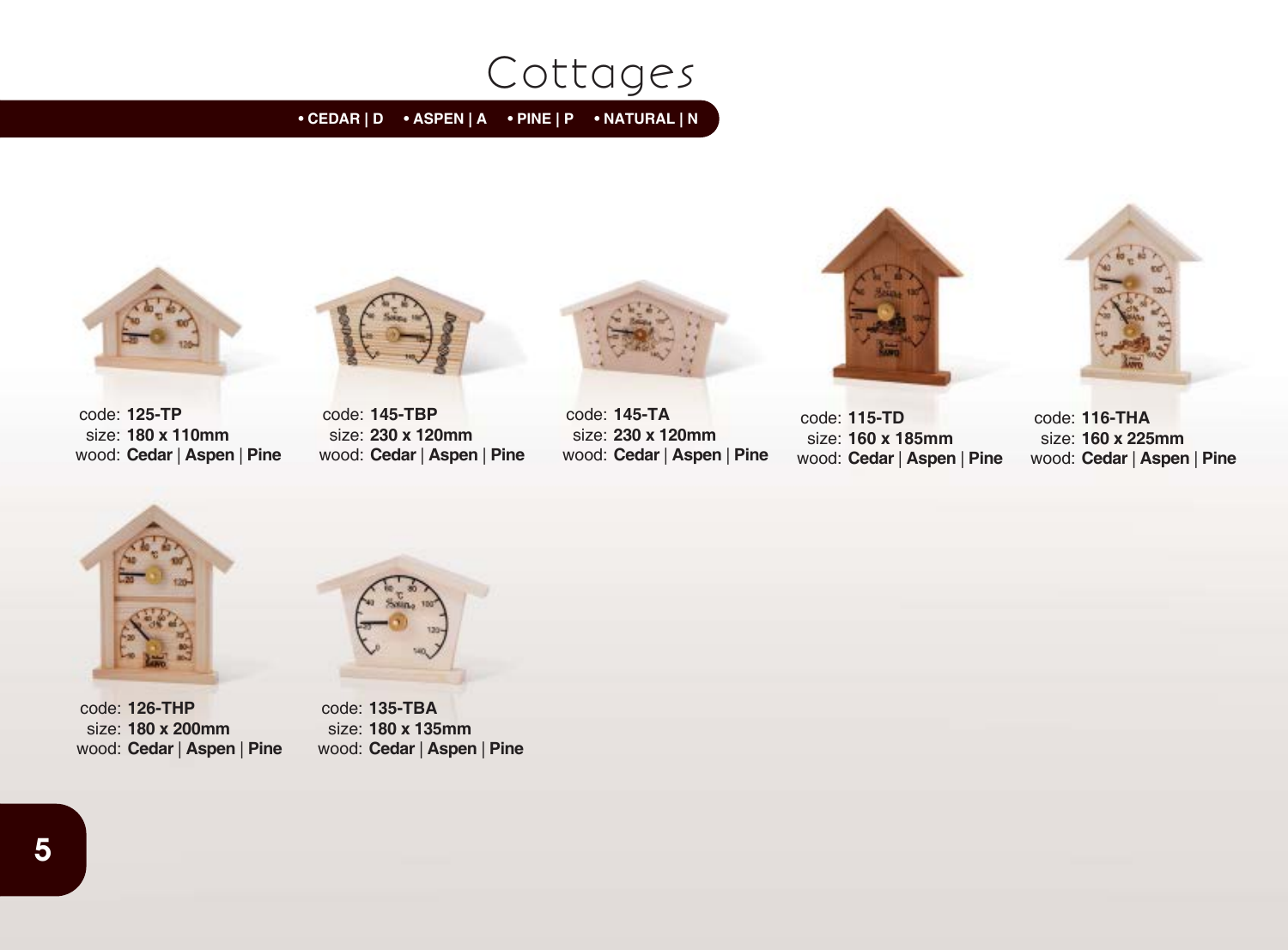# Box Types

**• CEDAR | D • ASPEN | A • PINE | P • NATURAL | N • STONE | R • METAL | M**





code: **106-THBA** size: **125 x 200mm** wood: **Cedar** | **Aspen** | **Pine**

code: **116-THVP** size: **125 x 200mm** wood: **Cedar** | **Aspen** | **Pine**



code: **283-THRP** size: **155 x 255mm** wood: **Cedar** | **Aspen** | **Pine**



code: **105-TBP** size: **125 x 125mm** wood: **Cedar** | **Aspen** | **Pine**



code: **220-TD** size: **140 x 140mm** wood: **Cedar** | **Aspen** | **Pine**



code: **170-TMP** size: **125 x 160mm** wood: **Cedar** | **Aspen** | **Pine**



code: **170-TRP** size: **125 x 160mm** wood: **Cedar** | **Aspen** | **Pine**

6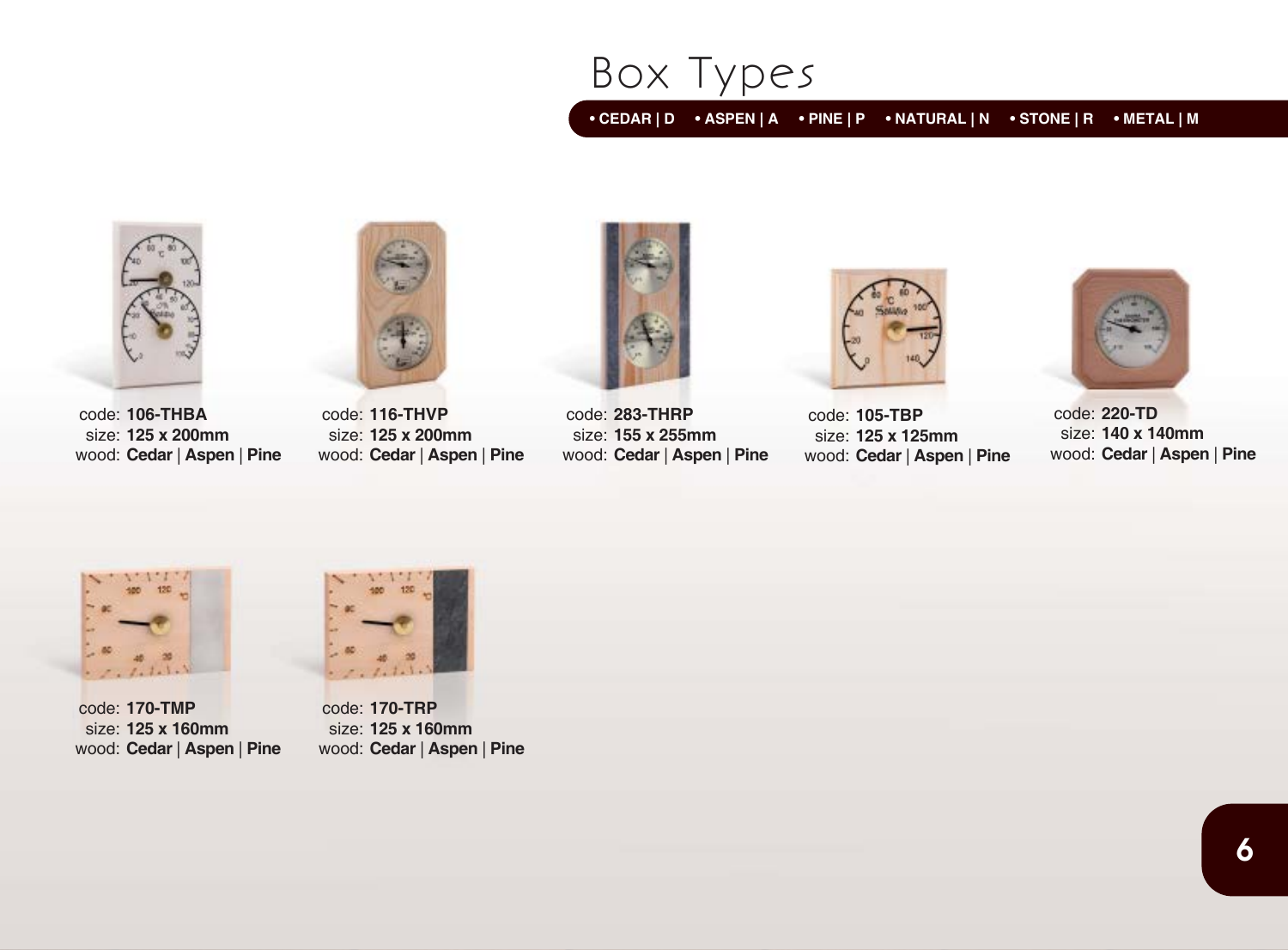

# Sauna Lights & Light Covers

**Feel the heavenly environment in your sauna with a proper play of lighting.**

Our different light shades embody your desired ambiance for a soothing and warm sauna interior. Have them in Cedar, Aspen or Pine.

Sauna lights are with two different casings. 25-watt light bulb is included in the package.

#### **Sauna Light Cover**

code: **917-A** size: **207 x 280mm** wood: **Cedar** | **Aspen**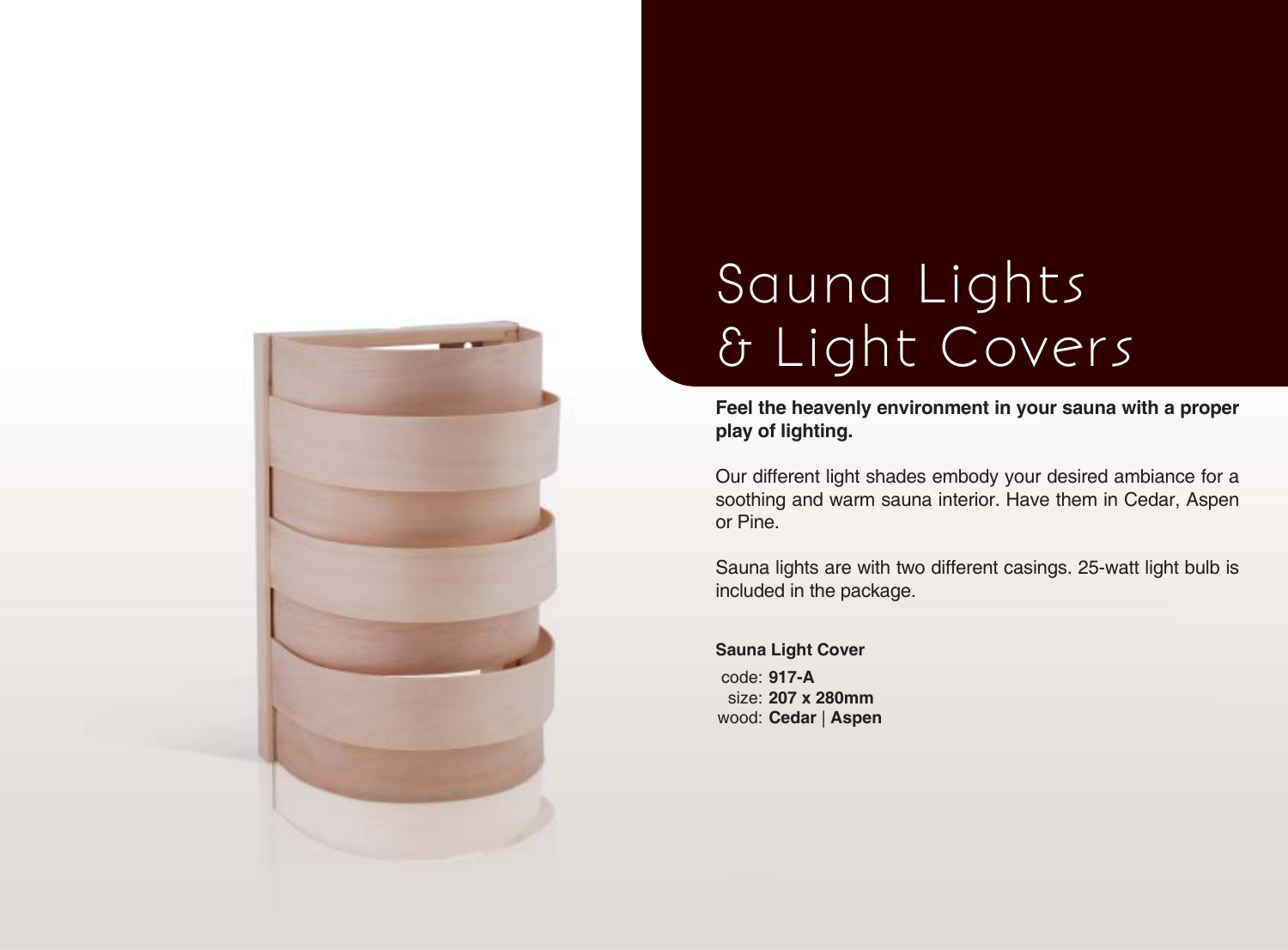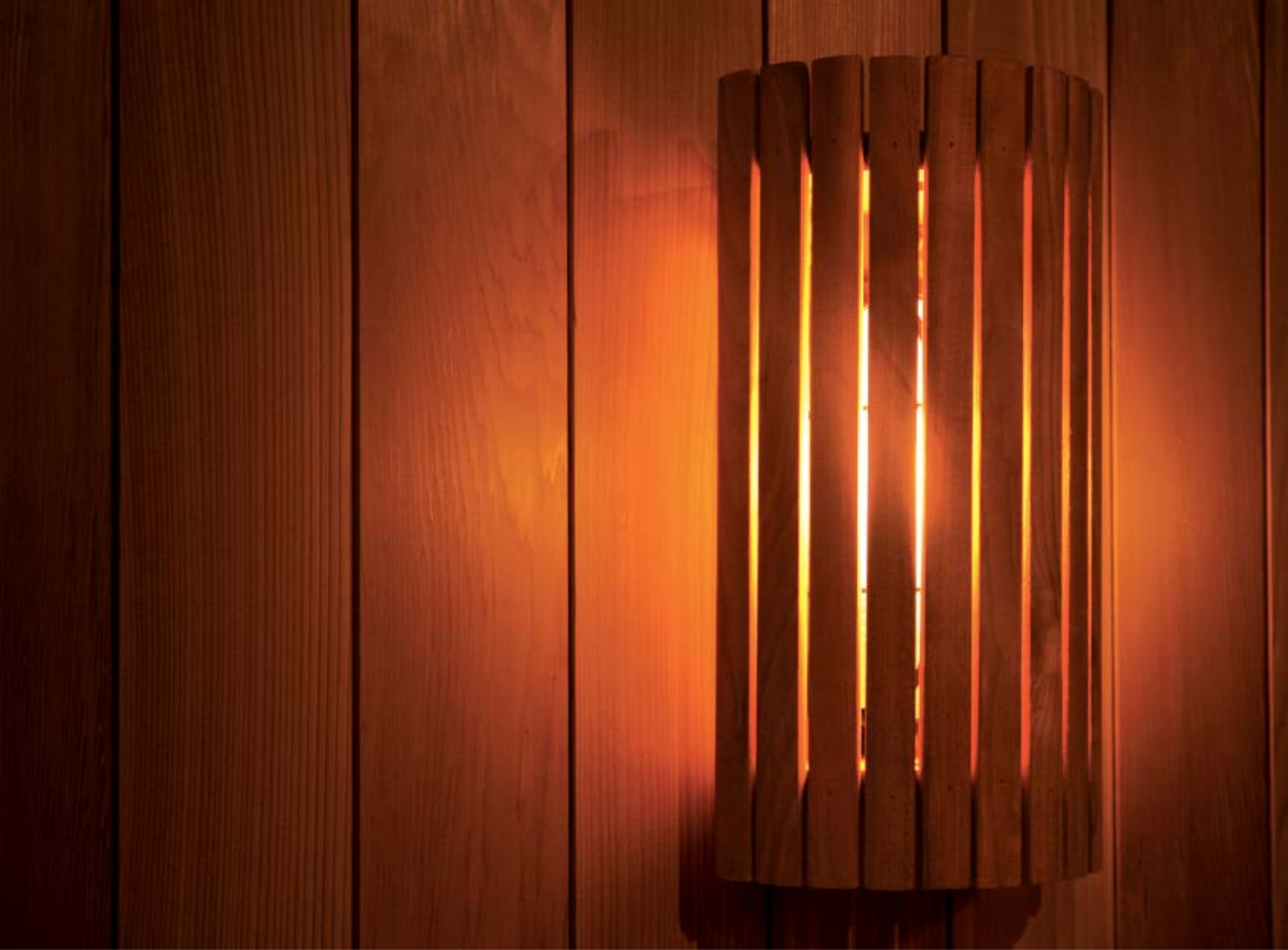

code: **223-TP** size: **140 x 140mm** wood: **Cedar** | **Aspen** | **Pine**



code: **225-THP** size: **180 x 180mm** wood: **Cedar** | **Aspen** | **Pine**



code: **270-TA** size: **125 x 125mm** wood: **Cedar** | **Aspen** | **Pine**



code: **270-TBP** size: **125 x 125mm** wood: **Cedar** | **Aspen** | **Pine**



code: **280-HRA** size: **125 x 160mm** wood: **Cedar** | **Aspen** | **Pine**



code: **281-THEP** size: **160 x 185mm** wood: **Pine**



code: **281-THRP** size: **160 x 185mm** wood: **Cedar** | **Aspen** | **Pine**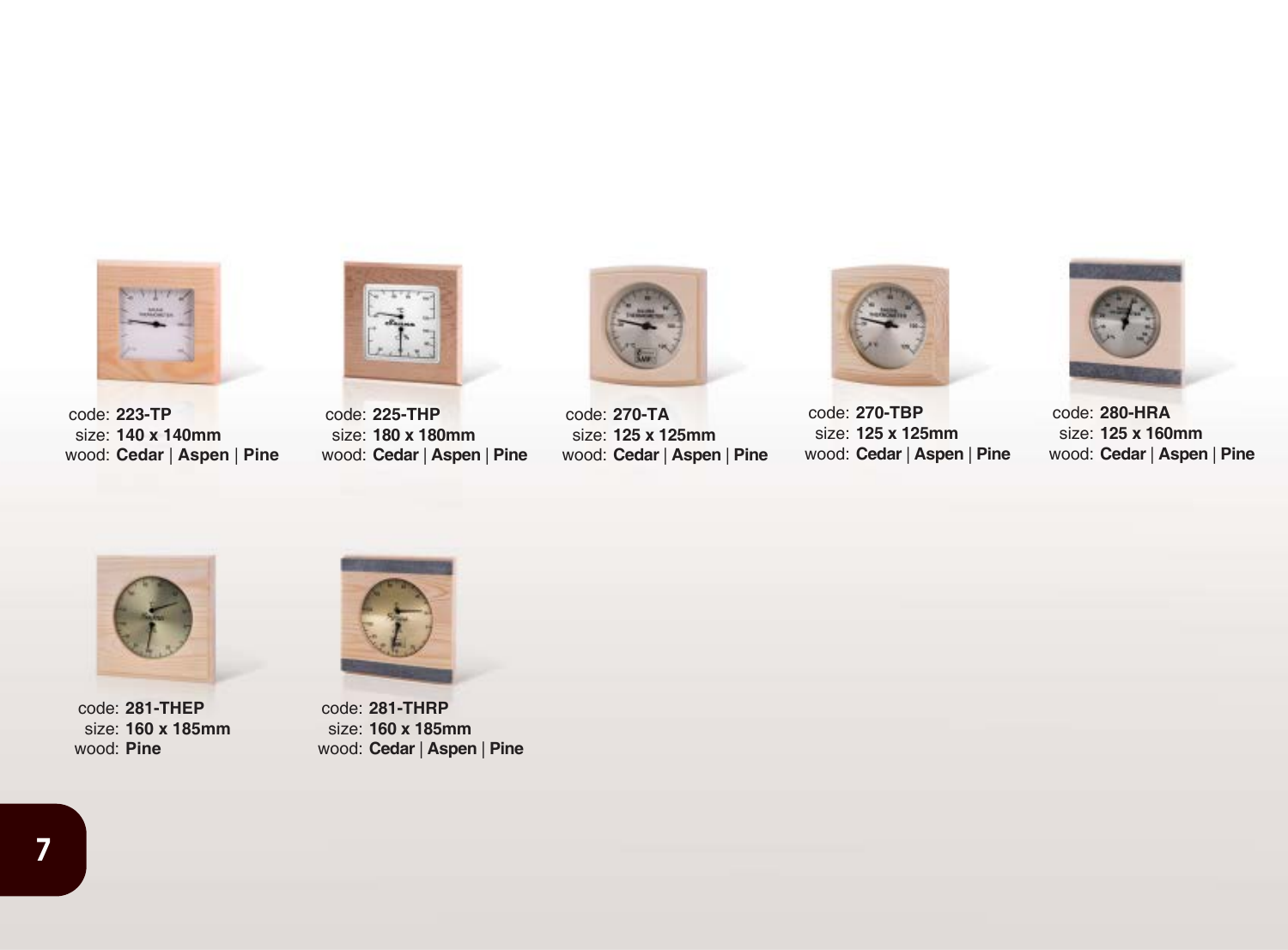### **• CEDAR | D • ASPEN | A • PINE | P • NATURAL | N • STONE | R** Box Types

code: **285-THD** size: **170 x 175mm** wood: **Cedar** | **Aspen** | **Pine**

code: **221-THP** size: **225 x 140mm** wood: **Cedar** | **Aspen** | **Pine**



code: **222-THD** size: **255 x 140mm** wood: **Cedar** | **Aspen** | **Pine**



code: **224-THD** size: **255 x 140mm** wood: **Cedar** | **Aspen** | **Pine**



code: **260-THP** size: **330 x 135mm** wood: **Cedar** | **Aspen** | **Pine**



code: **271-THBP** size: **225 x 140mm** wood: **Cedar** | **Aspen** | **Pine**



code: **271-THP** size: **225 x 140mm** wood: **Cedar** | **Aspen** | **Pine**



code: **282-THRP** size: **255 x 155mm** wood: **Cedar** | **Aspen** | **Pine**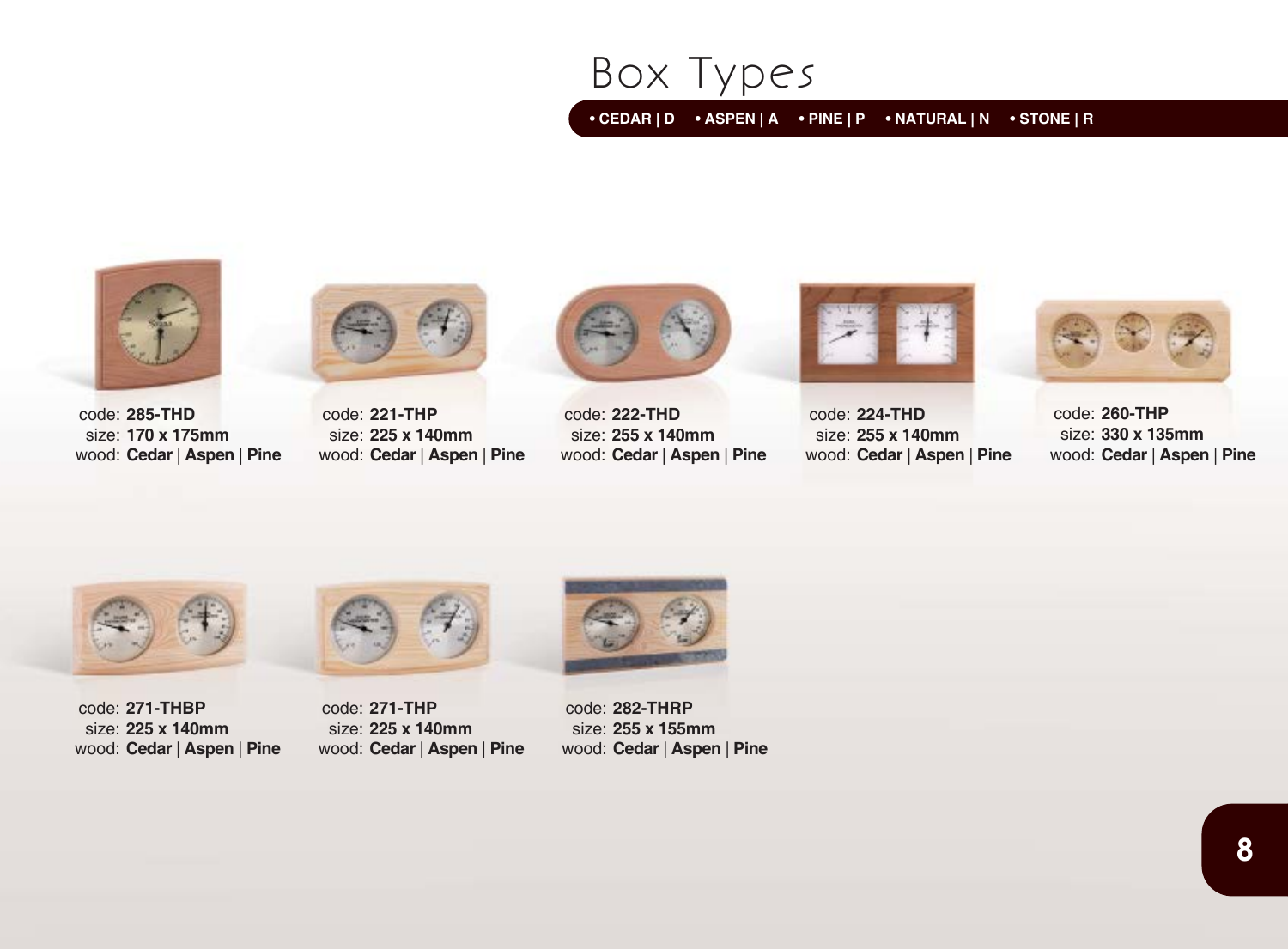### Door Sets

**• CEDAR | D • ASPEN | A • PINE | P • CLEAR | C • BRONZE | G**



code: **731-4SGD\*** size: **790 x 1890mm** wood: **Cedar** | **Aspen** | **Pine** wood: **Cedar** | **Aspen** | **Spruce**

code: **736-4SCA\*** size: **1005 x 2120mm** wood: **Cedar** | **Aspen** | **Spruce**

code: **743-4SCA\*** size: **690 x 1890mm** wood: **Cedar** | **Aspen** | **Spruce**

**\* Specify when ordering if Left or Right opening.**

**Sauna room glass doors are available in Bronze (G) or Clear (C). They can be with 3 side frame (3S) or with 4-side frame (4S).**

21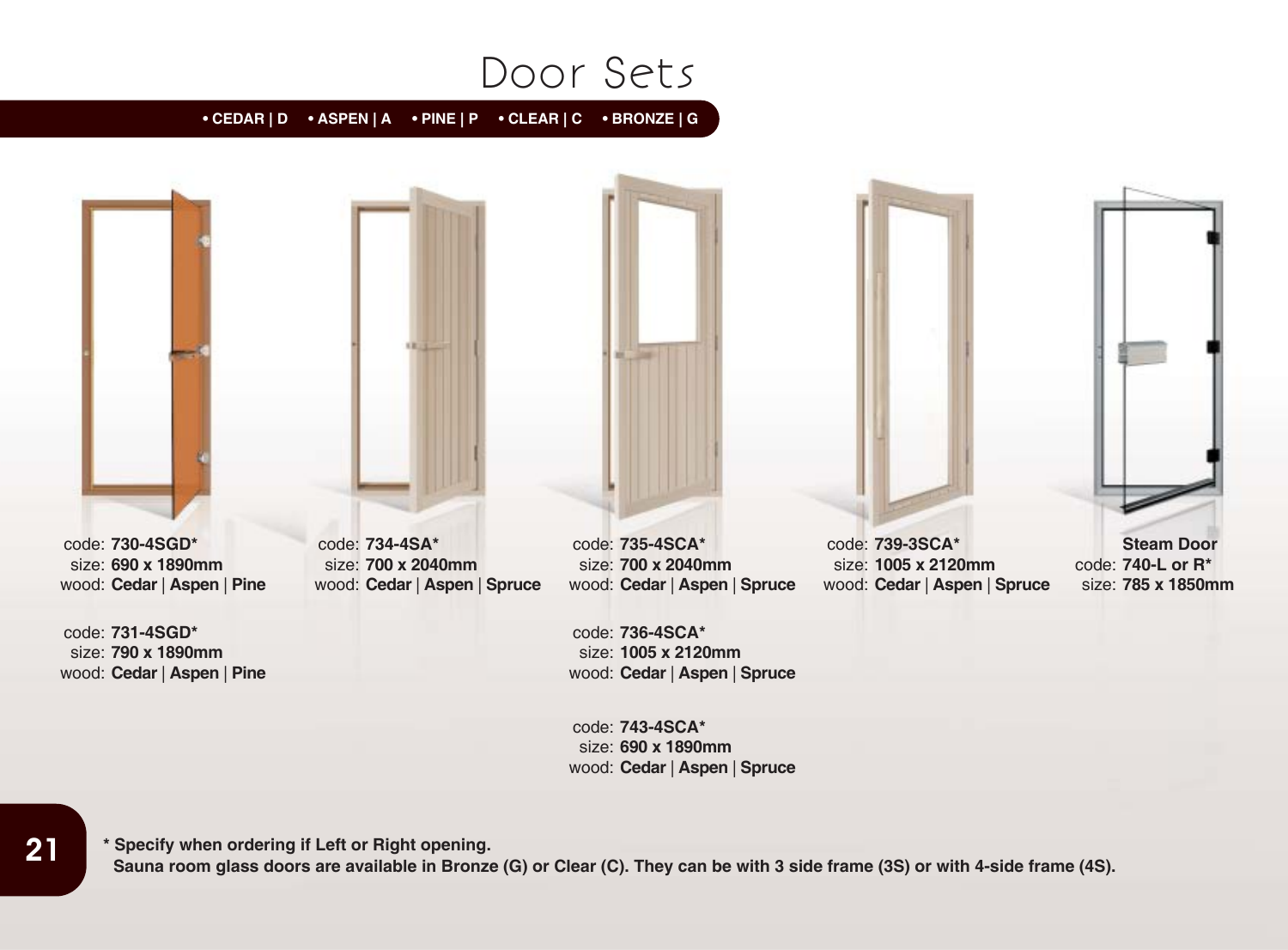### Door Handles

**• CEDAR | D • ASPEN | A • PINE | P** 



code: **565-A** size: **Ø 65 x H 65mm** wood: **Cedar** | **Aspen** | **Pine**



code: **566-P** size: **Ø 90 x H 50mm** wood: **Cedar** | **Aspen** | **Pine**



code: **567-P** size: **40 x 235mm** wood: **Cedar** | **Aspen** | **Pine**



code: **568-D** size: **260 x 45mm** wood: **Cedar** | **Aspen** | **Pine**



code: **558-D** size: **130 x 900mm** wood: **Cedar** | **Aspen**

code: **559-D** size: **150 x 900mm** wood: **Cedar** | **Aspen**



**Round Hinge** code: **571**

**Magnetic Door Lock** code: **574**

 $\overline{(\circ \mathbb{P})}$ 



code: **741-3SGD\*/741-4SGD\*** size: **690 x 1890mm** wood: **Cedar** | **Aspen** | **Pine** 

code: **742-3SGD\*/742-4SGD\*** size: **790 x 1890mm** wood: **Cedar** | **Aspen** | **Pine** 

code: **560-D** size: **165 x 900mm** wood: **Cedar** | **Aspen**

20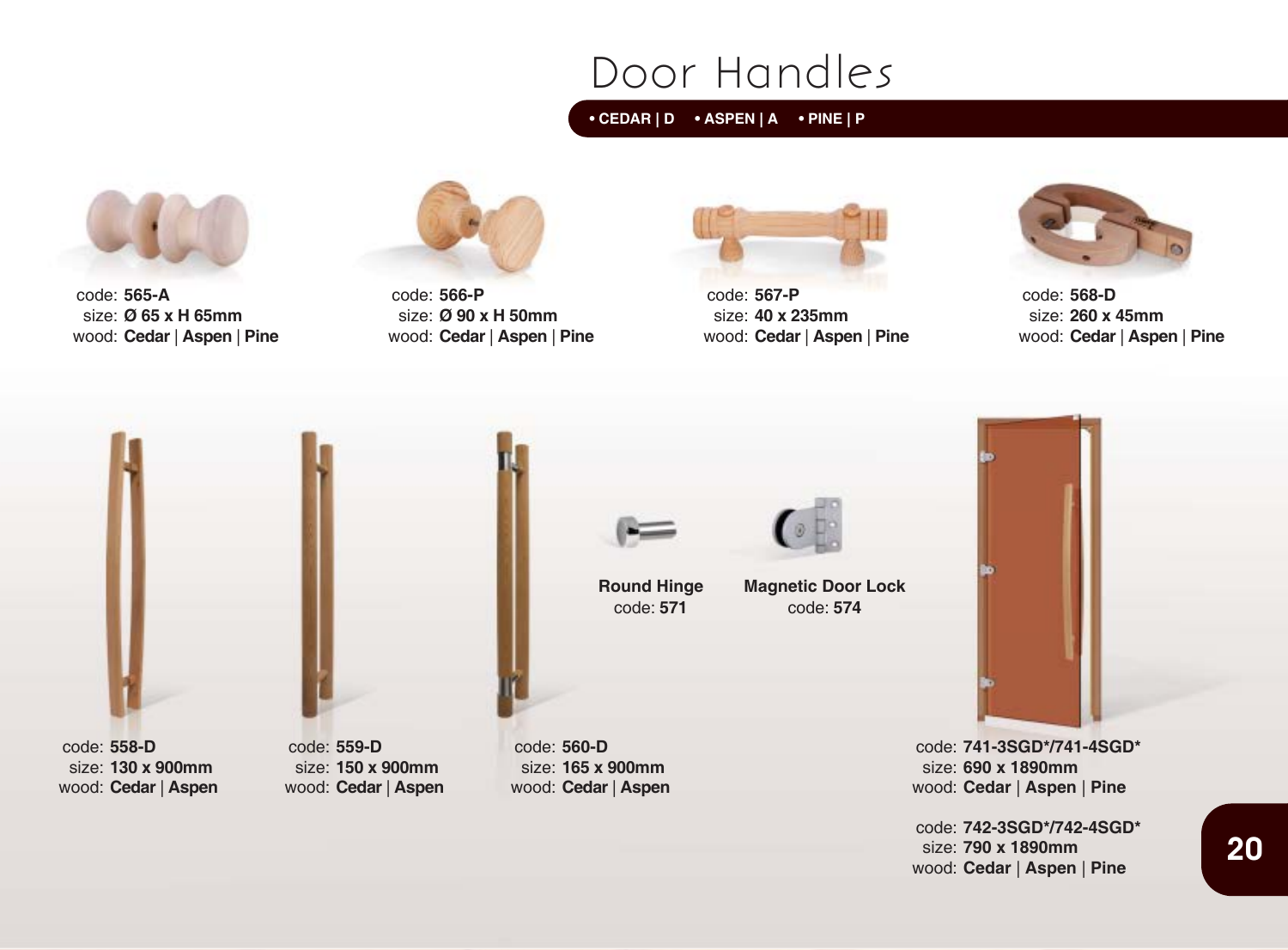### Miscellaneous Shapes

**• CEDAR | D • ASPEN | A • PINE | P**



code: **240-TA** size: **165 x 30mm** wood: **Cedar** | **Aspen** | **Pine**



code: **241-THD** size: **175 x 30mm** wood: **Cedar** | **Aspen** | **Pine**



code: **250-TD** size: **150 x 180mm** wood: **Cedar** | **Aspen** | **Pine**



code: **251-THA** size: **185 x 225mm** wood: **Cedar** | **Aspen** | **Pine**



code: **195-TD** size: **235 x 145mm** wood: **Cedar** | **Aspen** | **Pine**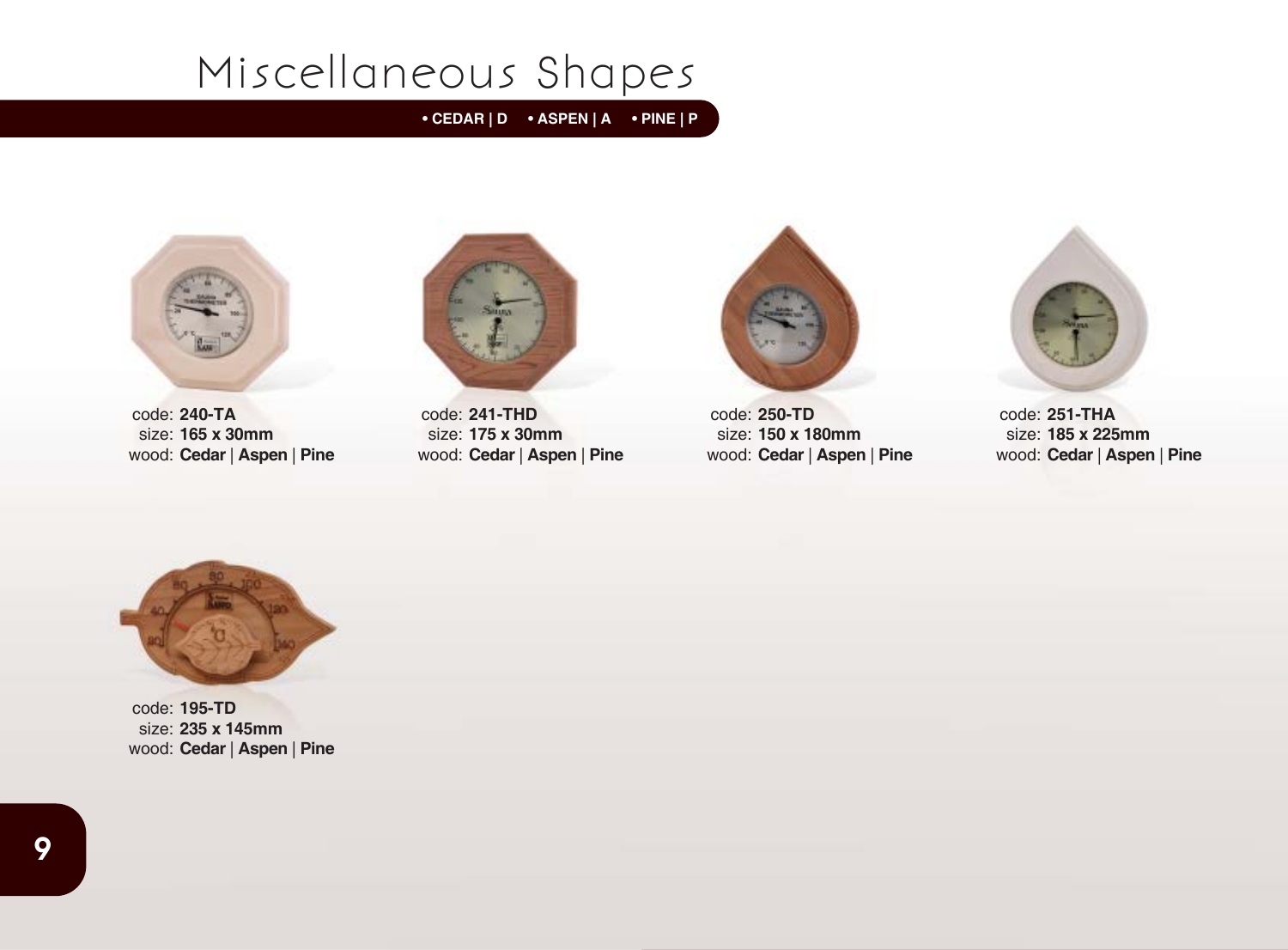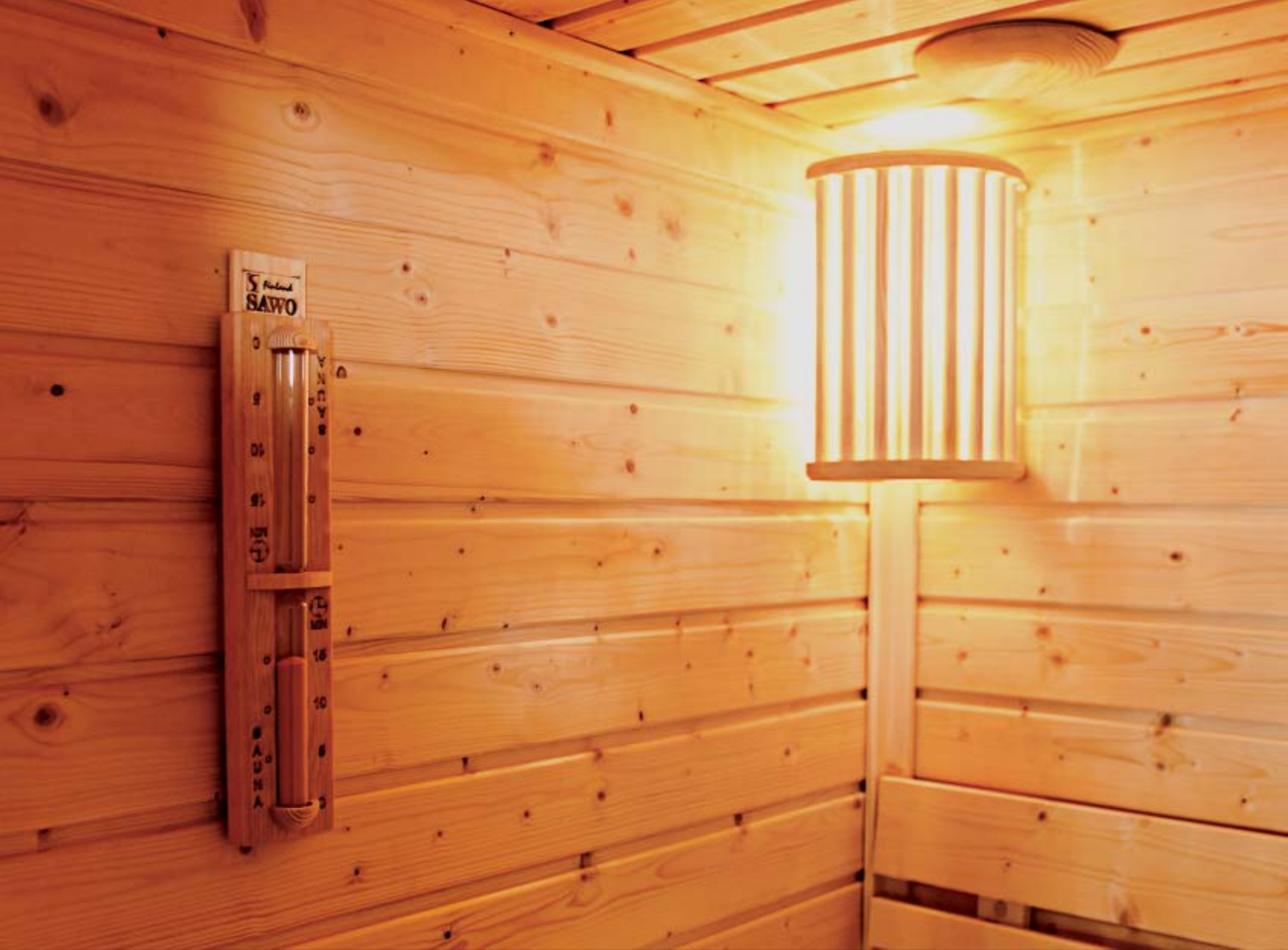

**Glass Door Set Bronze Glass** code: **741-4SGD\*** size: **690 x 1890mm** wood: **Cedar** | **Aspen** | **Pine**

code: **560-D** wood: **Cedar** | **Aspen** | **Pine Vertical Door Handle**

# Doors & Door Handles

**Sauna doors are essential for your sauna. They are properly concealed with rubber lining and a magnetic door lock. Parts of the doors were built to endure the hot temperature of the sauna. 8mm glass doors are heat resistant.**

You may choose bronze or clear glass colors. The door jamb is laminated with several texture of wood to prevent from warping.

Door handles are available with various designs according to your preference. Latest addition is the modern-looking vertical handle.

Door set as per requested by the customer can be varied between vertical or horizontal handles with a magnetic door lock.

Aluminum door set for Steam rooms is also available. The door can be with right or left opening by request.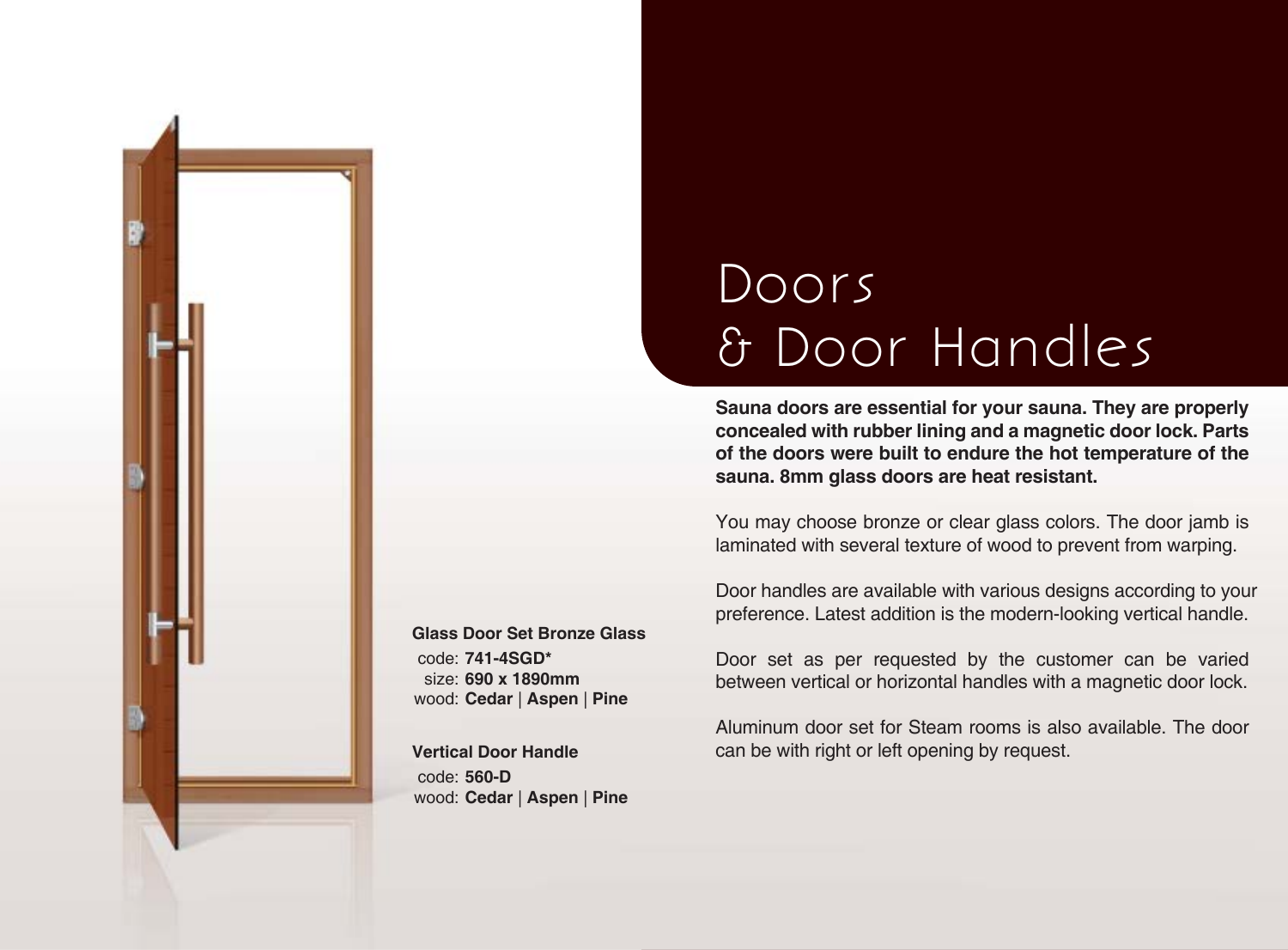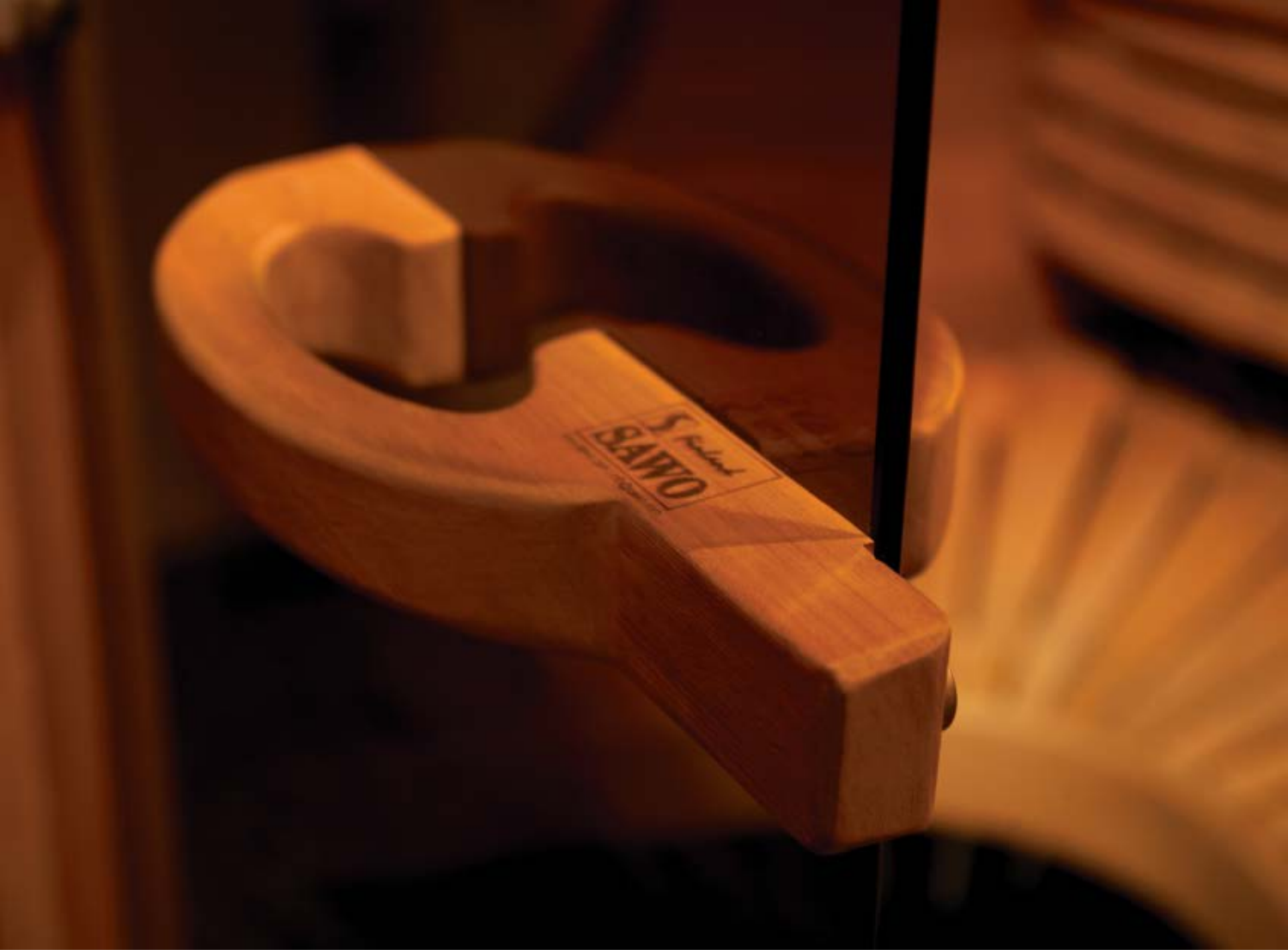# Clocks & Sand Timers

**Sauna session or an appointment; let the wooden clocks remind you about your activities. The clocks are made of pure wood (Cedar, Aspen or Pine). Designs of the clocks vary from rattan, droplet, laser printed or integration with thermo-clock-hygrometer. These clocks fit well outside your sauna room or other prominent place inside your house.**

Sawo sand timer is designed for inside sauna use. It measures a 15-min countdown and is reset by turning it upside down.

Clocks can be used inside infrared sauna rooms where temperature is mild.

**Waterdrop Clock**

5

code: **252-P** size: **180 x 230mm** wood: **Cedar** | **Aspen** | **Pine**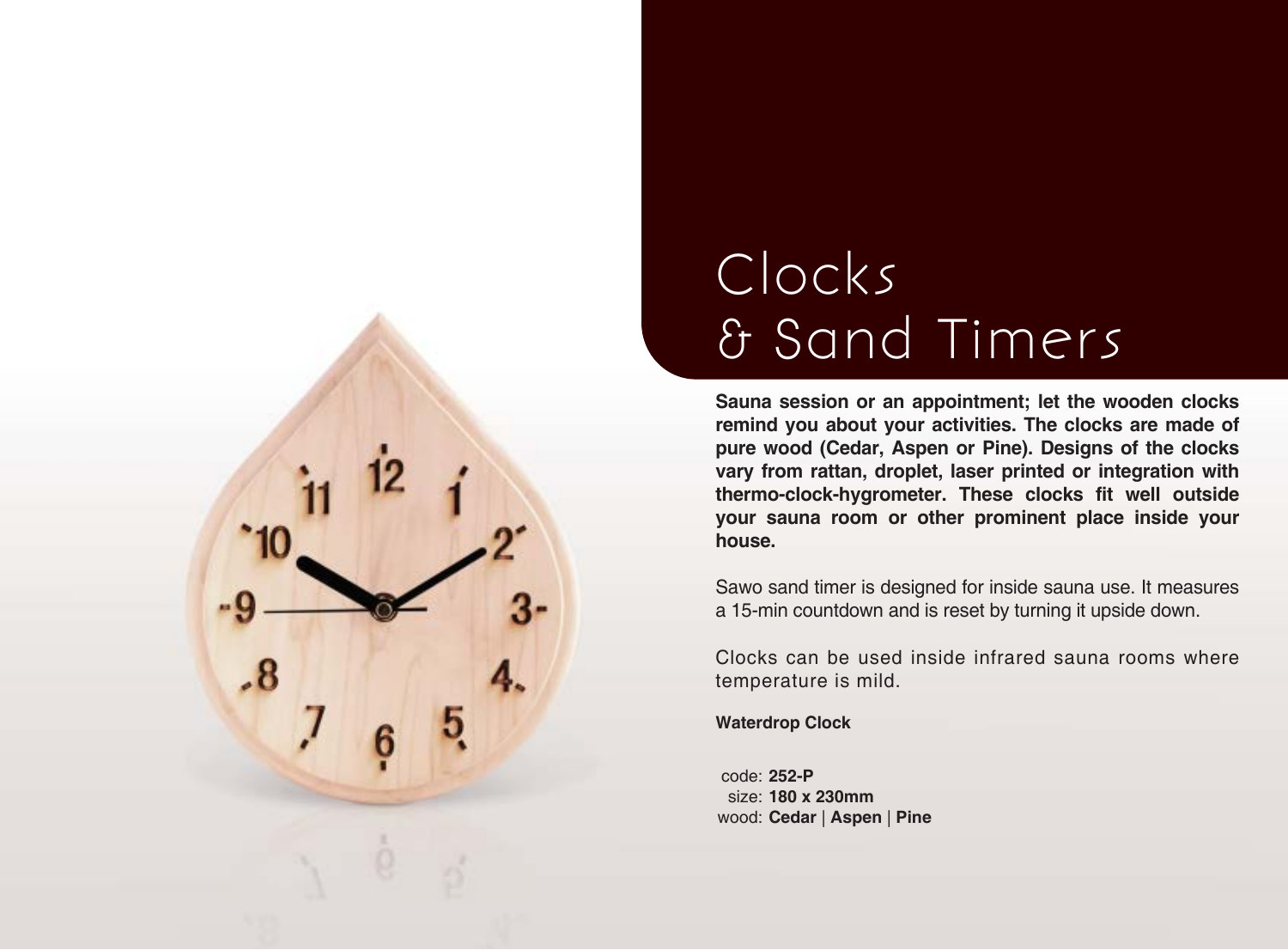## Timers

**• CEDAR | D • ASPEN | A • PINE | P • NATURAL | N • STONE | R**





code: **550-D** size: **65 x 340mm** wood: **Cedar** | **Aspen** | **Pine**

code: **550-RP** size: **65 x 340mm** wood: **Cedar** | **Aspen** | **Pine**



code: **551-D** size: **65 x 340mm** wood: **Cedar** | **Aspen** | **Pine**



code: **551-EP** size: **65 x 340mm** wood: **Pine**



code: **552-EP** size: **65 x 340mm** wood: **Pine**



code: **553-D** size: **80 x 340mm** wood: **Cedar** | **Aspen** | **Pine**



code: **530-P** size: **Ø 260 x T 90mm** wood: **Cedar** | **Aspen** | **Pine**



code: **531-D** size: **Ø 230 x T 40mm** wood: **Cedar** | **Aspen** | **Pine**



code: **532-P** size: **Ø 230 x T 40mm** wood: **Cedar** | **Aspen** | **Pine**



code: **252-P** size: **180 x 230mm** wood: **Cedar** | **Aspen** | **Pine**



code: **260-TBP** size: **330 x 135mm** wood: **Cedar** | **Aspen** | **Pine**

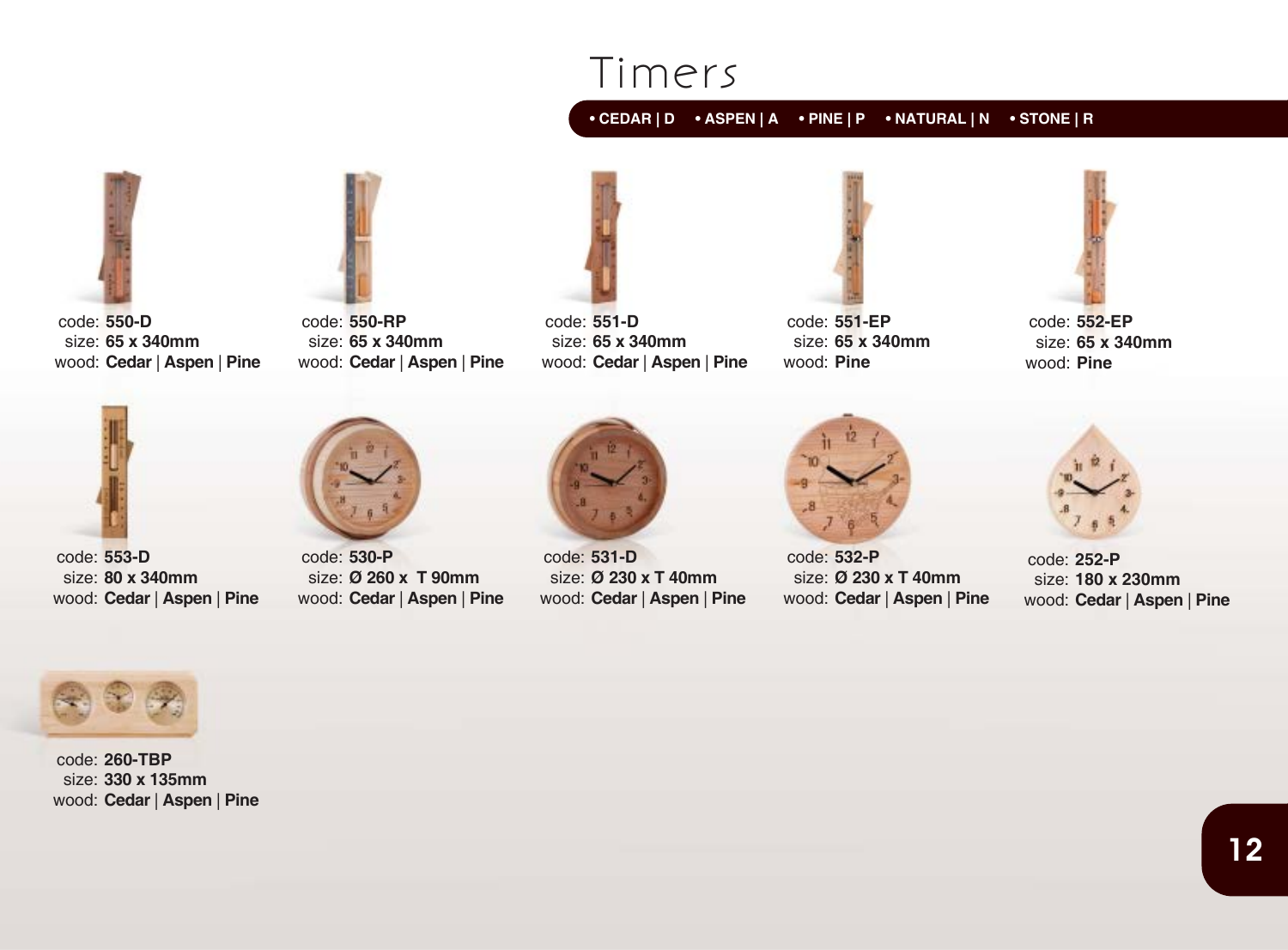# Ladles

**• CEDAR | D • ASPEN | A • METAL | M**



code: **430-A** size: **36cm**



code: **440-D** size: **41cm** wood: **Cedar** | **Aspen** | **Pine**



code: **443-A** size: **52cm** wood: **Cedar** | **Aspen**



code: **444-A** size: **68cm** wood: **Cedar** | **Aspen**

wood: **Cedar** | **Aspen**



code: **441-MP** size: **40cm** wood: **Cedar** | **Aspen** | **Pine**



code: **442-MA** size: **40cm** wood: **Cedar** | **Aspen** | **Pine**



code: **445-MA** size: **465cm** wood: **Cedar** | **Aspen** | **Pine**



code: **446-MA** size: **705cm** wood: **Cedar** | **Aspen** | **Pine**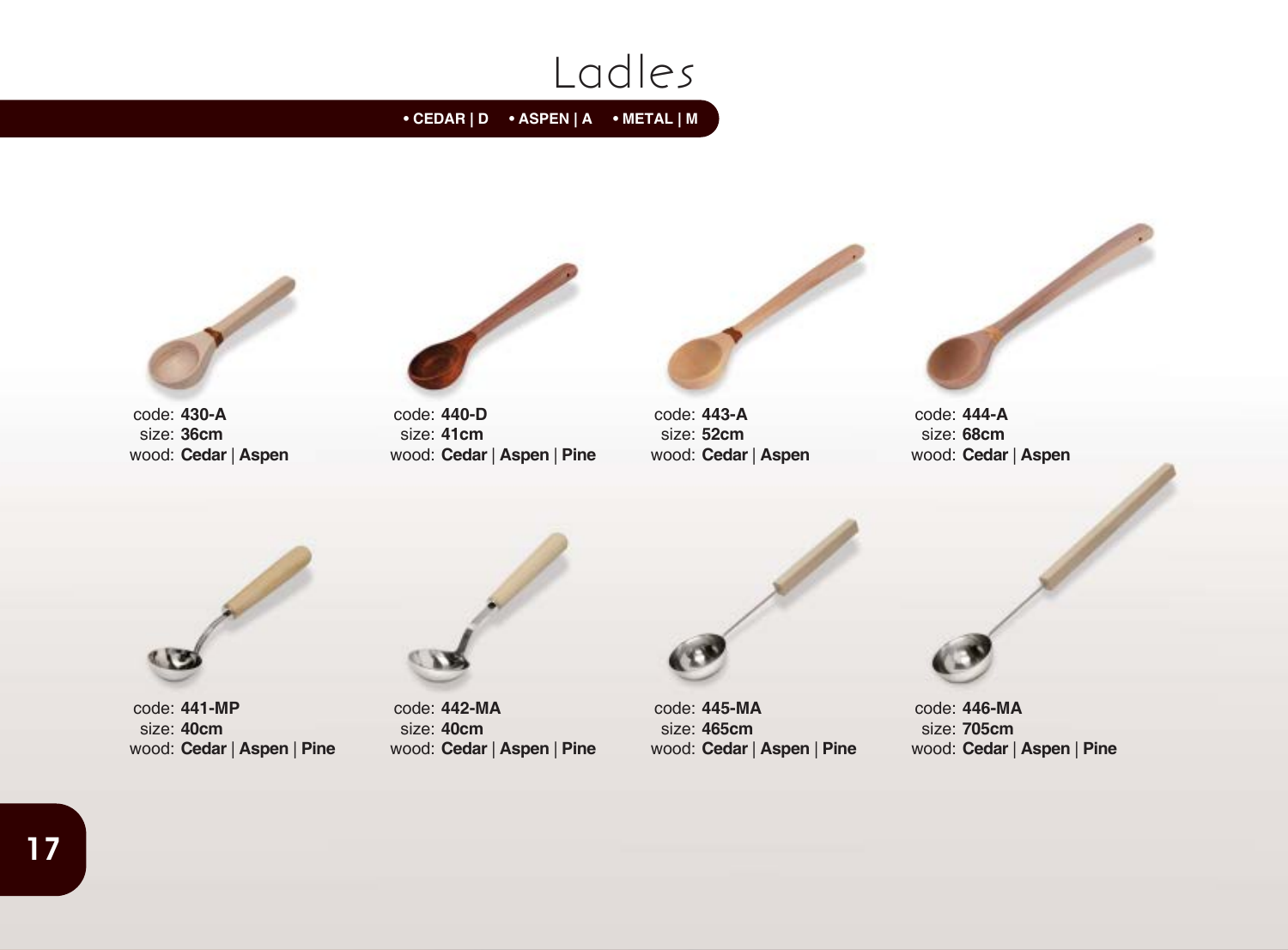### Pails

**• CEDAR | D • ASPEN | A • PINE | P** 



code: **381-D** capacity: **18L** wood: **Cedar** | **Aspen** | **Pine**



code: **391-P** capacity: **28L** wood: **Cedar** | **Aspen** | **Pine**



code: **392-D** capacity: **40L** wood: **Cedar** | **Aspen** | **Pine**



code: **381-D-COV** capacity: **18L Cover** wood: **Cedar** | **Aspen** | **Pine**



code: **391-P-COV** capacity: **28L Cover** wood: **Cedar** | **Aspen** | **Pine**



code: **392-D-COV** capacity: **40L Cover** wood: **Cedar** | **Aspen** | **Pine**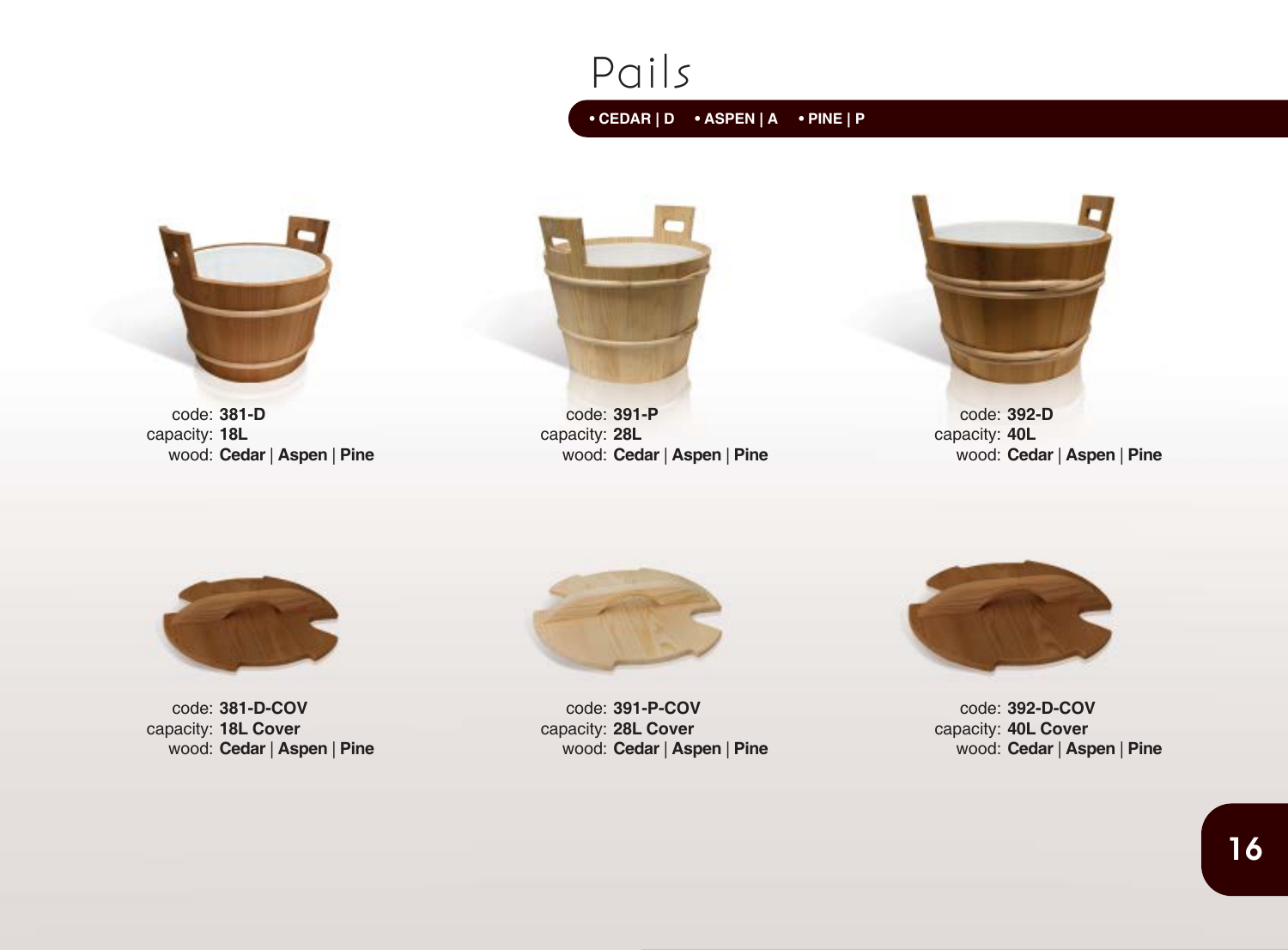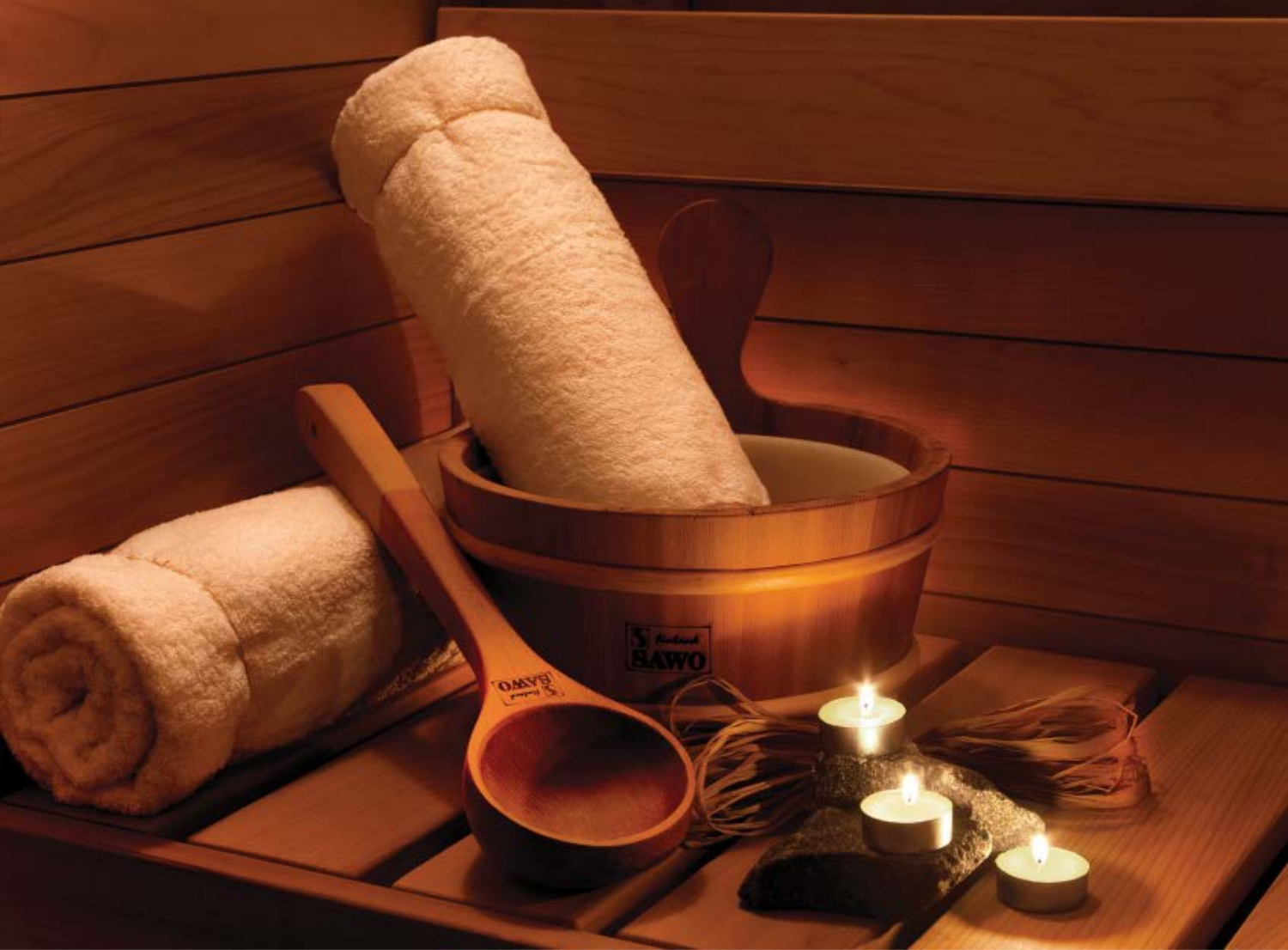# Pails & Ladles

**A bucket of water is a substantial recipe for a pleasurable sauna experience. SAWO sauna pails are available from 2 Liters up to 40 Liters! Available in various designs and shapes.** 

Wooden pails come with plastic inserts that prolongs the usage of the wood and is easy to clean. It can be with a rattan handle or with a single or double handle. The stainless pails have glamorous appeal that justifies the quality sauna interior.

Ladles come also with different variations to partner with the pails. Longer ladles are suitable for larger sauna rooms where the heater is usually further away. Both pails and ladles can be made from Cedar, Aspen or Pine wood.

#### **Pails & Ladles**

**381-D**

**440-D**

**381-D-COV**

code: **381-D** capacity: **18L Pail** code: **381-D-COV** code: **440-D** capacity: **18L Cover** size: **4cm Ladle**

wood: **Cedar** | **Aspen** | **Pine**